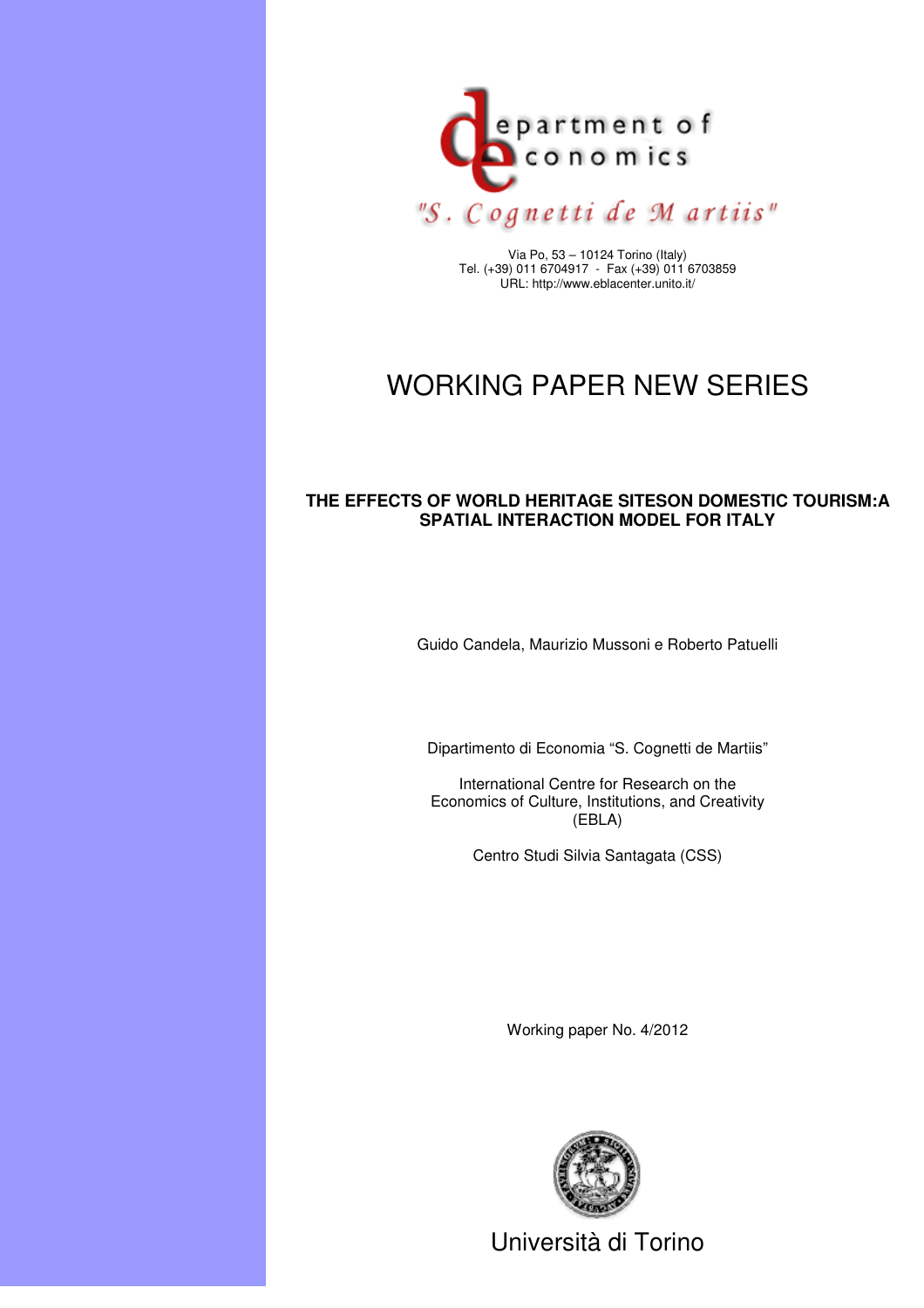

#### **The Effects of World Heritage Siteson Domestic Tourism:A Spatial Interaction Model for Italy**

#### Guido Candela Maurizio MussoniRoberto Patuelli

Department of Economics, Faculty of Economics-Rimini, University of BolognaThe Rimini Centre for Economic Analysis (RCEA)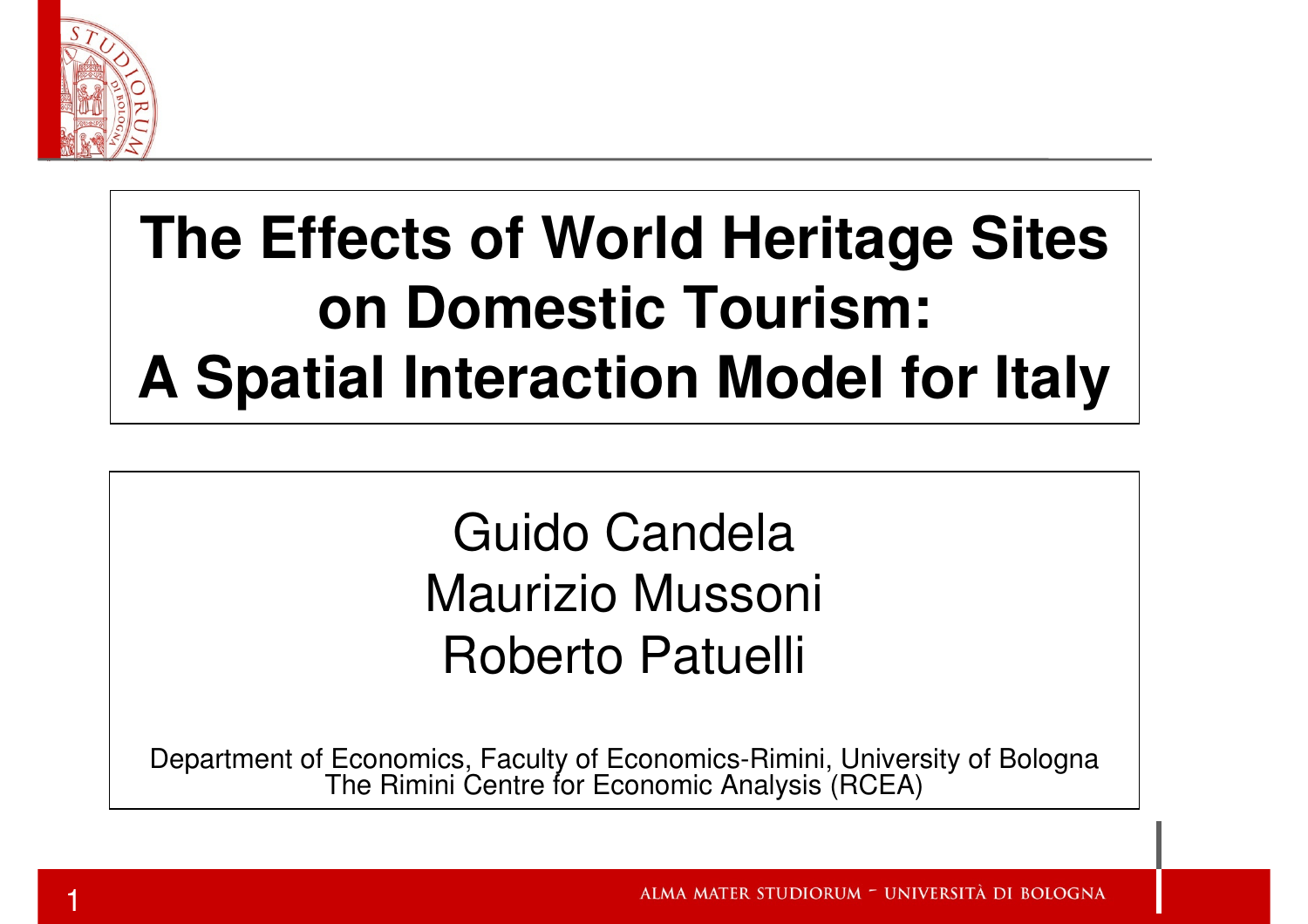

## **Motivations**

- •**Cultural tourism** is gaining increasing importance in modern to triangle to the distribution of the total to the tourism industry  $\rightarrow$  it allows destinations and regions to: tourism industry  $\rightarrow$  it allows destinations and regions to:<br>— expand their customer base, by gaining new clients othery
	- expand their customer base, by gaining new clients otherwise interested in other types of attractions
	- diversify their offer, particularly for destinations which typically exploit different tourism typologies (e.g. seaside, lake, mountain tourism) and/or off-season tourism (decreasing seasonality)
	- extend the stay of tourists (overnight stays)
- • National governments and regions make efforts to obtain official accreditation for their historical and cultural attractions, like **UNESCO's World Heritage Sites (WHS) label**
- • Particularly relevant for **Italy** which has:
	- rich historical heritage and highest number of WHS entries
	- regions taking an active role in promoting tourism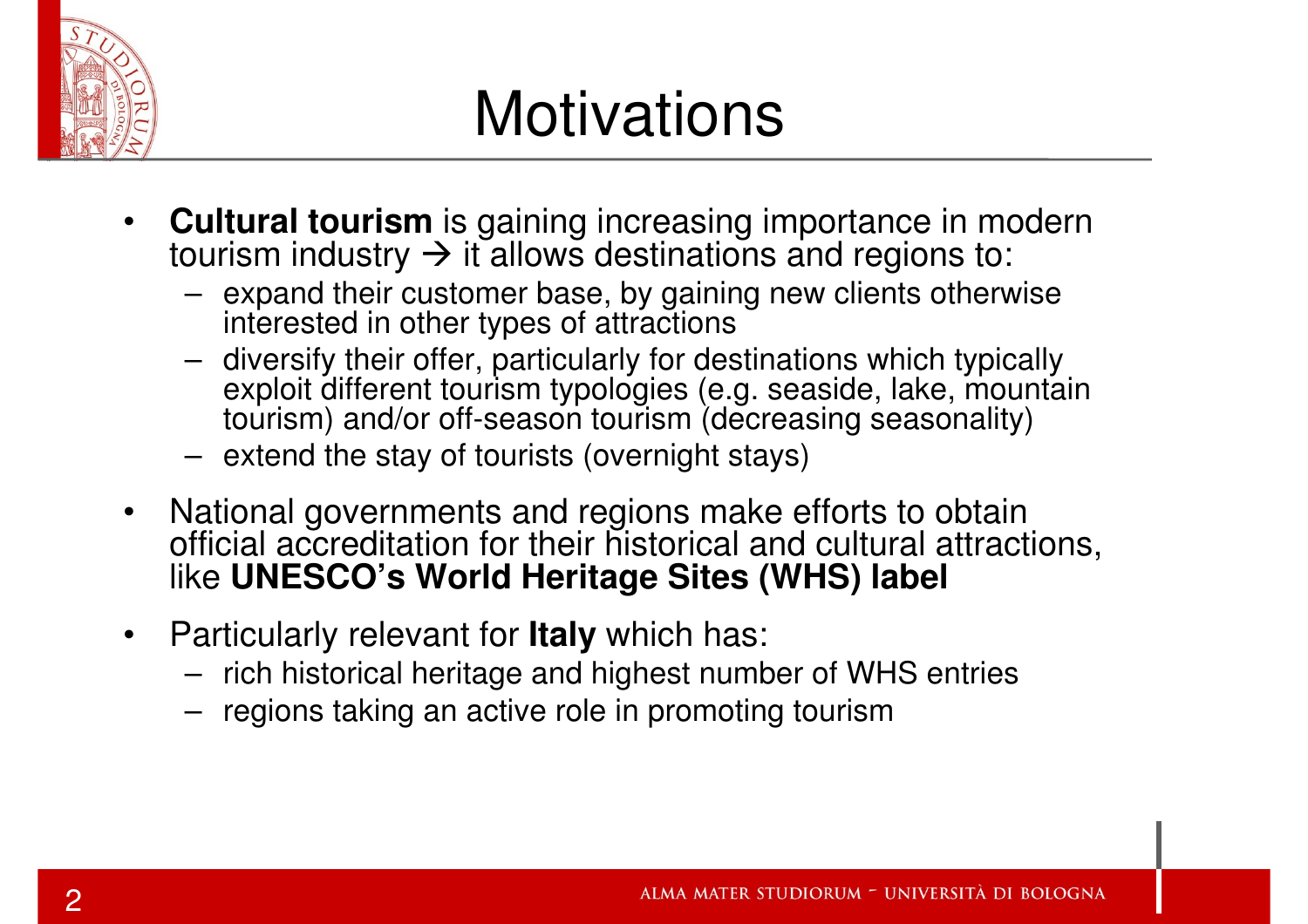

- **Tourism** is one of the fastest growing and most<br>profitable sectors of the Italian economy profitable sectors of the Italian economy
- We analyse Italian '**domestic tourism**'  $\rightarrow$  tourism<br>involving residents of a given country travelling onl involving residents of a given country travelling only within the country itself
- Recently, the tourism industry has shifted from the promotion of inbound tourism to the **promotion of domestic tourism**, to contribute to the local economy
	- –Domestic tourism, historically speaking, is the first form of tourism, and today continues to account for most of this **activity**
	- –In <u>Italy</u>, it represents the greatest share of the entire tourism sector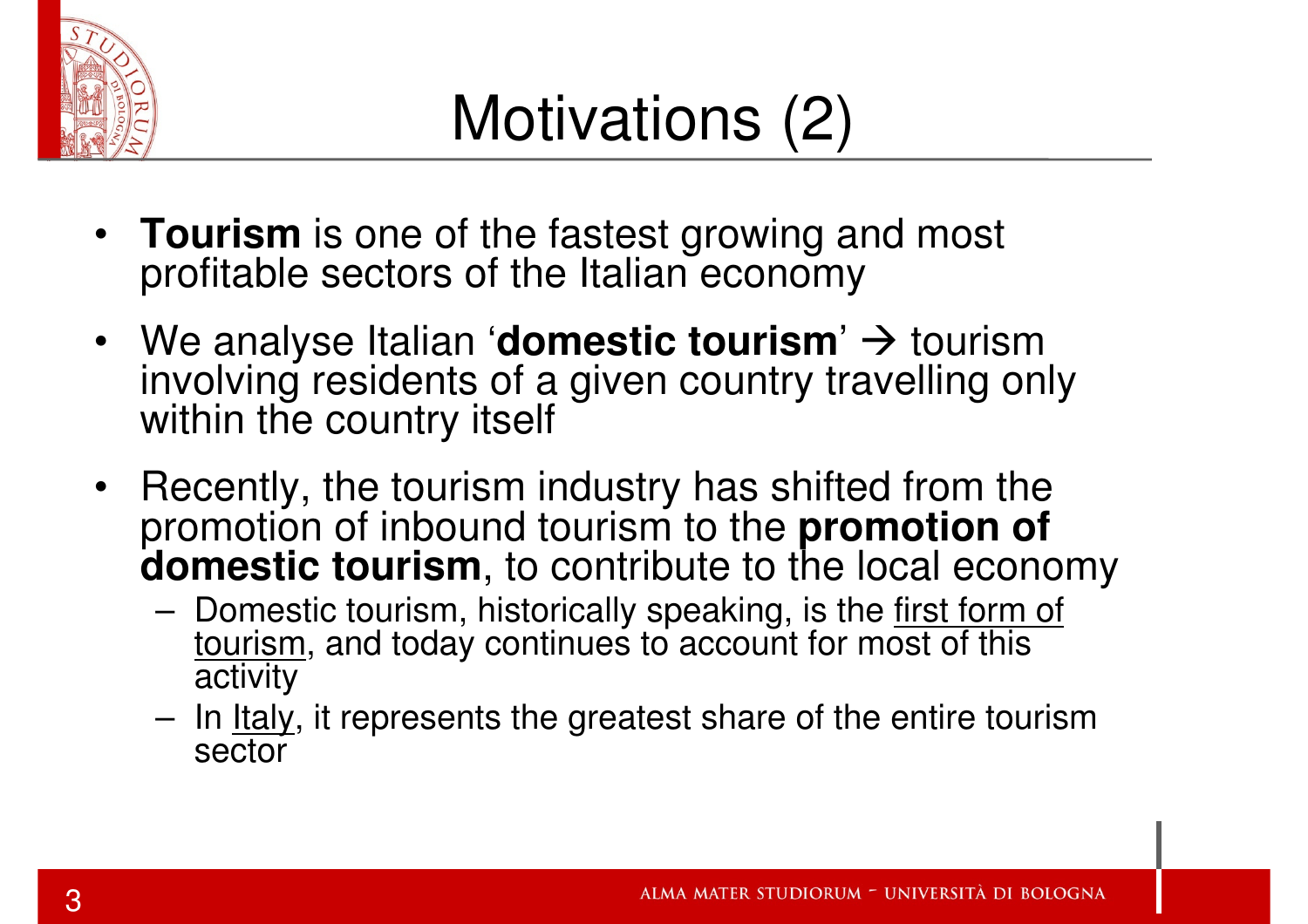

- • To investigate the **importance of the regional endowment in WHS** for domestic tourism
- • How and to what extent **WHS designation affects the flows of tourists** between each pair of Italian regions
	- 1) by separating the effects on tourism flows of WHS located in the residence region of the tourists (origin region) and in the destination region
	- 2) by taking into account potential spatial substitution or complementarity between regions induced by their WHS endowment
- • To provide an interpretative framework for the varying effects of WHS endowment on tourism flows, according to a **spatial sensitivity analysis**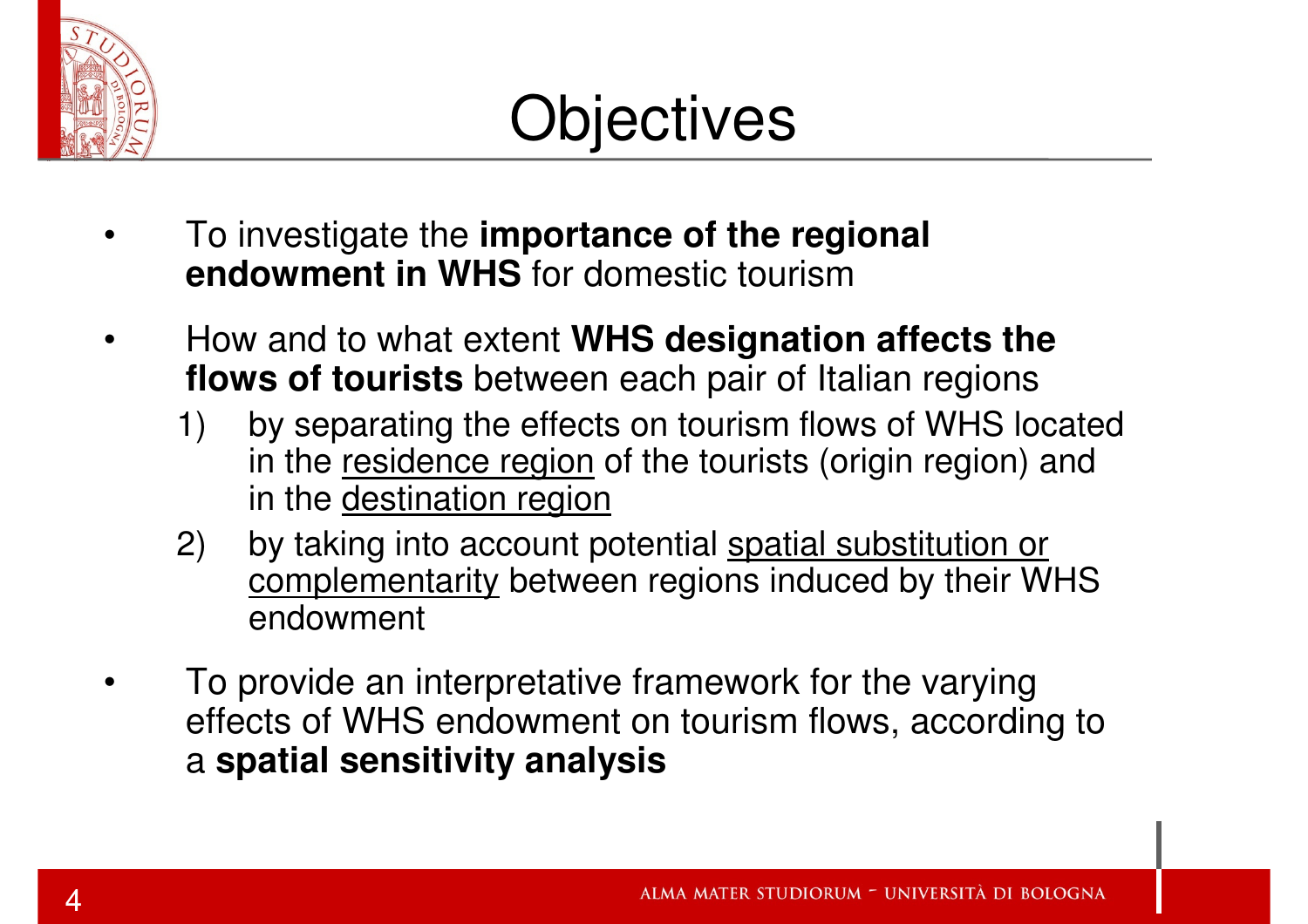

#### **Literature**

- • Several studies have investigated whether or not **WHS endowment**, or more generally **cultural offer**, increases tourism demand, but the empirical evidence is mixed
	- $\blacksquare$  ( `ultural haritana and attractions of a country ara importan Cultural heritage and attractions of a country are important <u>determinants of tourism demand</u> (e.g., Carr 1994; Alzua et al.<br>1998: Vietze 2009) 1998; Vietze 2008)
	- No clear positive relationship between cultural endowment and<br>touriers flows (e.g., Cellini and Cussia 2007 and 2009) tourism flows (e.g., Cellini and Cuccia 2007 and 2009)
	- Other cultural 'goods': contrasting evidence on tourism flows and attendance at cultural attractions such as temporary arts exhibitions (Di Lascio et al. 2011) or museums and monuments (Cellini and Cuccia 2009)
	- WHS: the debate is still open (e.g., Arezki et al. 2009; Yang et al. 2010; Cellini 2011; Yang and Lin 2011)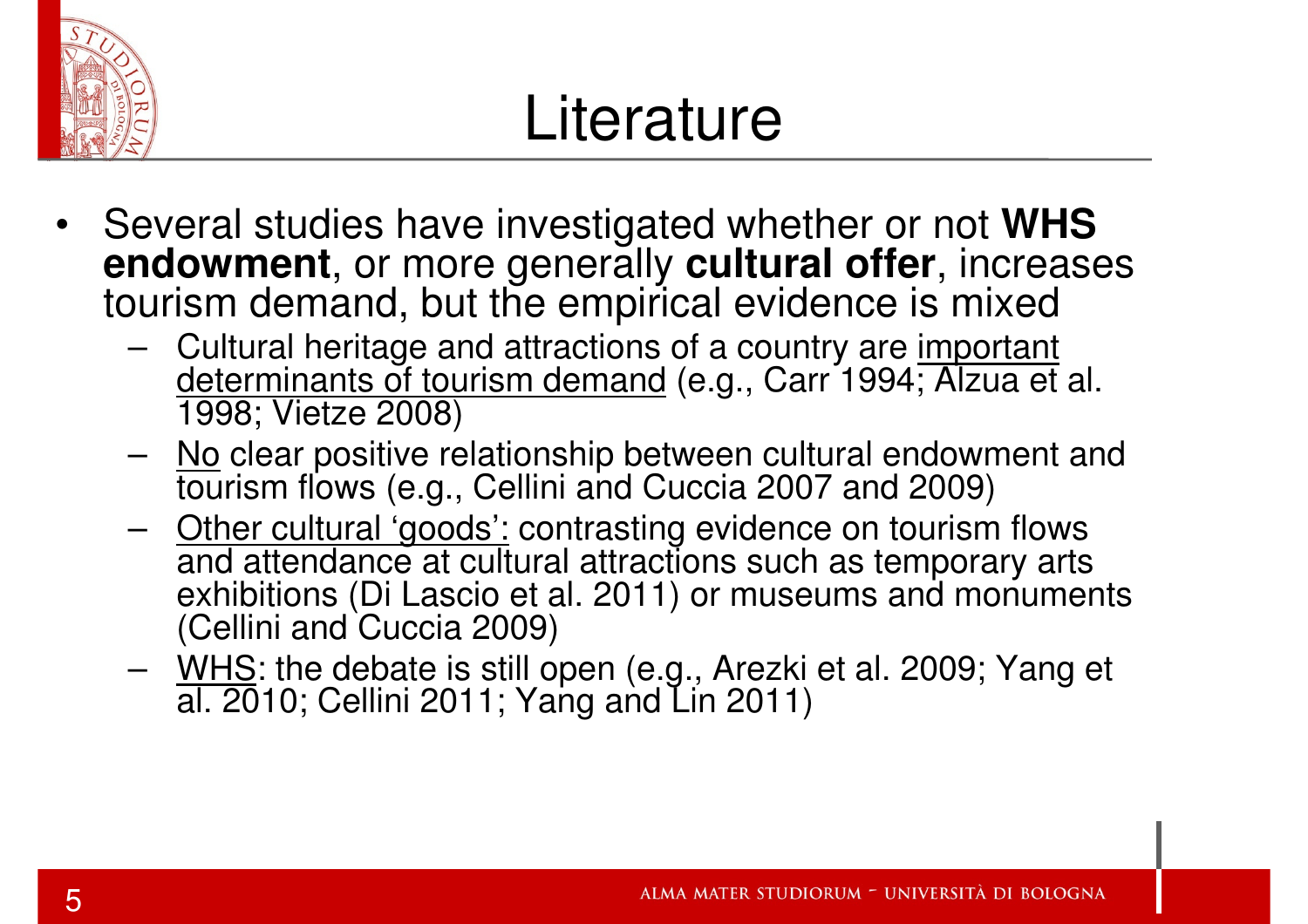

We investigate the **importance of the regional endowment in WHS** for domestic tourism, through two research questions:

- **1) Origin- and destination-level effects** of WHS endowment
	- • Does destination region's WHS endowment attract greater 'incoming' tourism flows (inflows)?  $\rightarrow$  '<u>pull effect</u>'<br>Dese exists resists's WUS anderwaset auch the
	- $\bullet$ Does origin region's WHS endowment push the inhabitants to travel more (or less), influencing 'outgoing'tourism flows (outflows)?  $\rightarrow$  '<u>push effect</u>'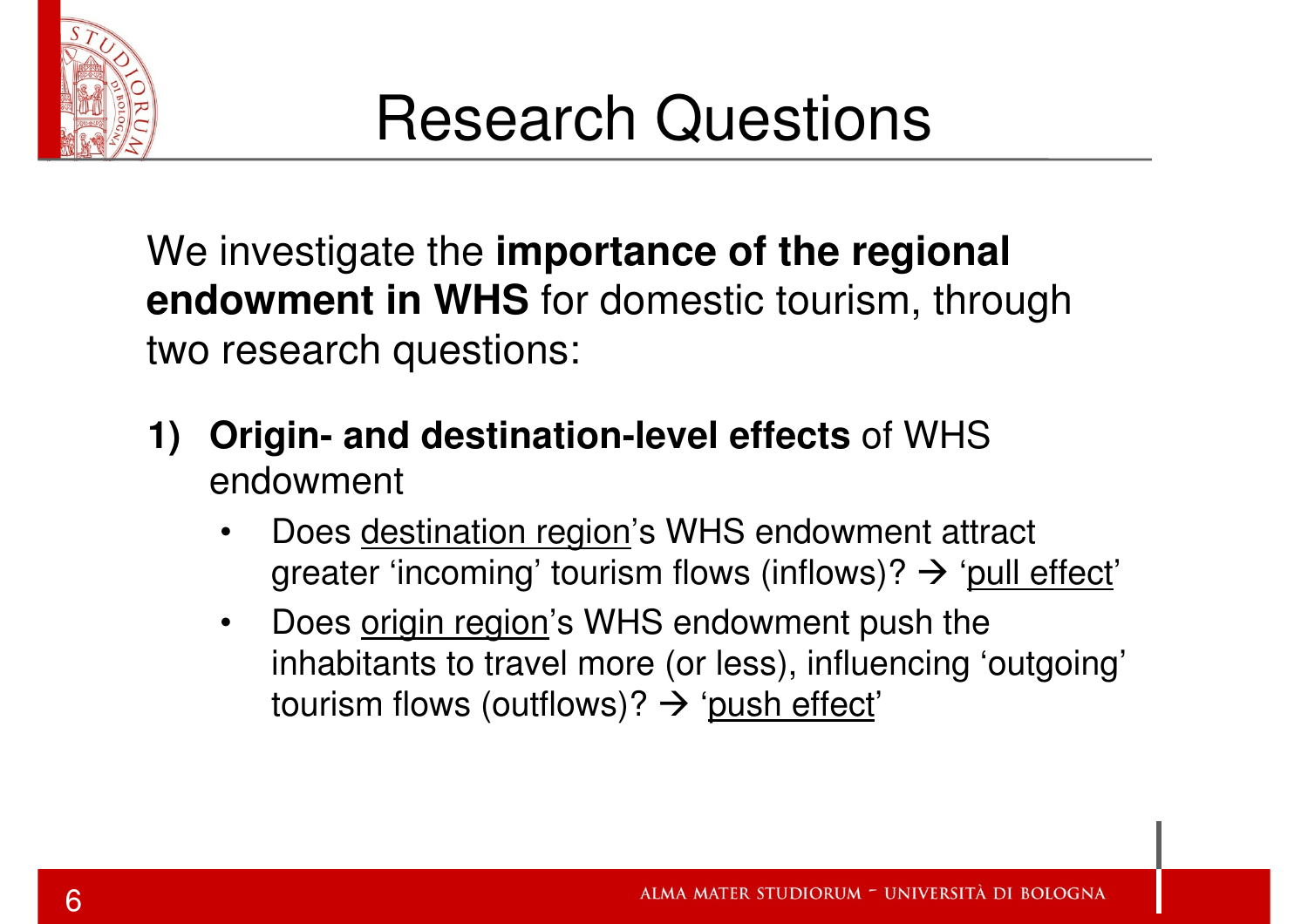

- 2) How are the tourists' choices influenced by the **spatial distribution of the WHS**?
	- • Does the WHS endowment of the regions surrounding each possible destination region ('**destination neighbours**') cause a spatial competition for tourism demand or spatial<br>complementerity (mutual beneficial effects *complementarity* (mutual beneficial effects deriving by<br>trip-chaining) between regions?

 $\rightarrow$  from a policy perspective, regions could use WHS designation for competition or towards joint benefits designation for competition or towards joint benefits

• Does the WHS endowment of the regions surrounding the tourist's origin region ('**origin** neighbours<sup>'</sup>) create a substitution between *'recordable' tourism* (hotel stays) and *daily trips of*<br>excursionists? excursionists?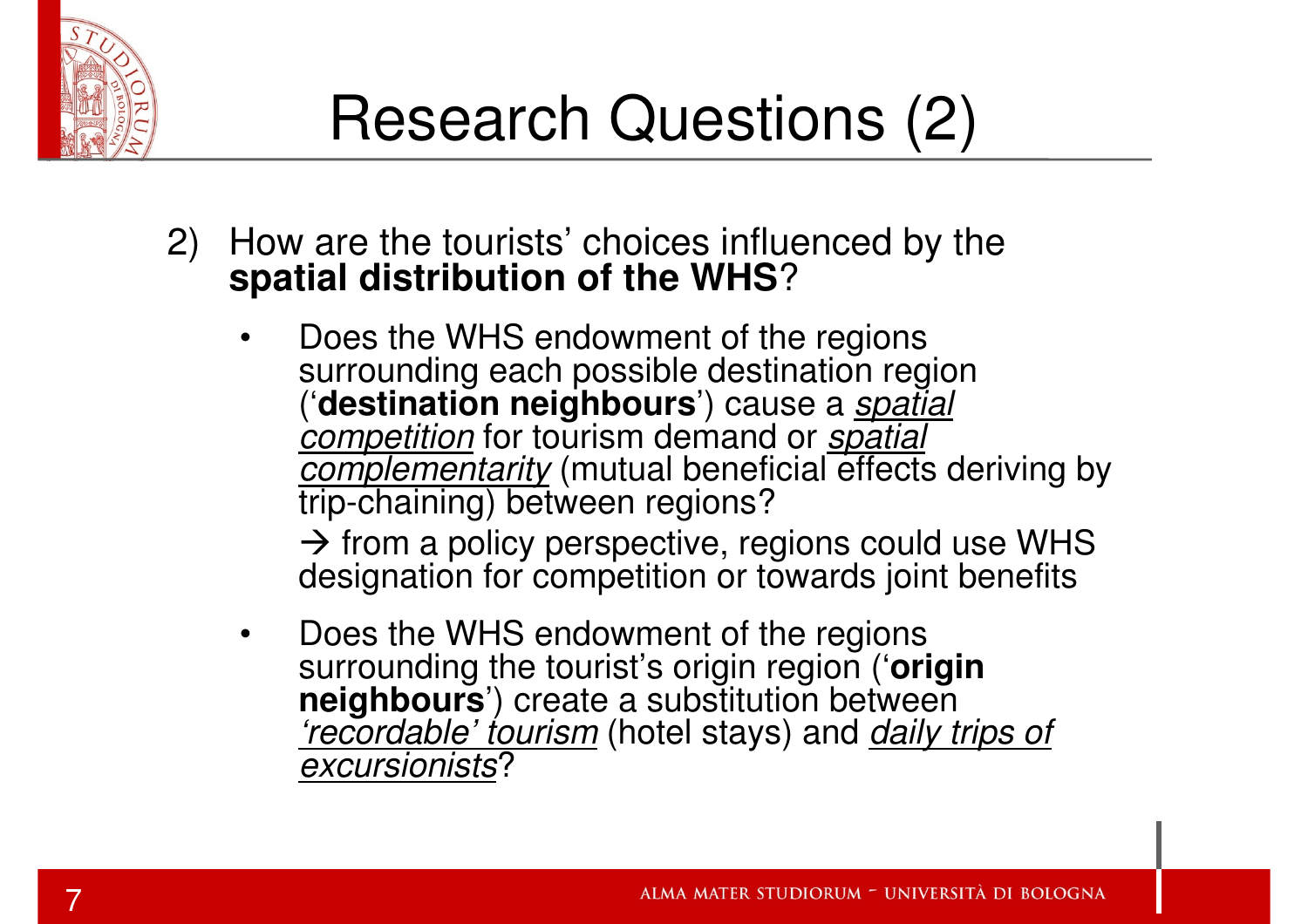

## Modelling Framework and Data

- Modelling framework **spatial interaction model**
	- a) Push variables (push effect)
	- b) Pull variables (pull effect)
	- c) Deterrence variables (distance), usually not identifiable in a panel framework
- $\bullet$  **Unconstrained model** (vs. doubly-constrained model)
- **Poisson-based** (vs. log-linear) estimation
	- negative binomial estimation (two-way fixed effects)
	- spatial filtering estimation (origin & destination fixed effects, network autocorrelation)
- $\bullet$ **Main effects** (direct effect)
- •**Spatial lags** of WHS endowment (indirect effect)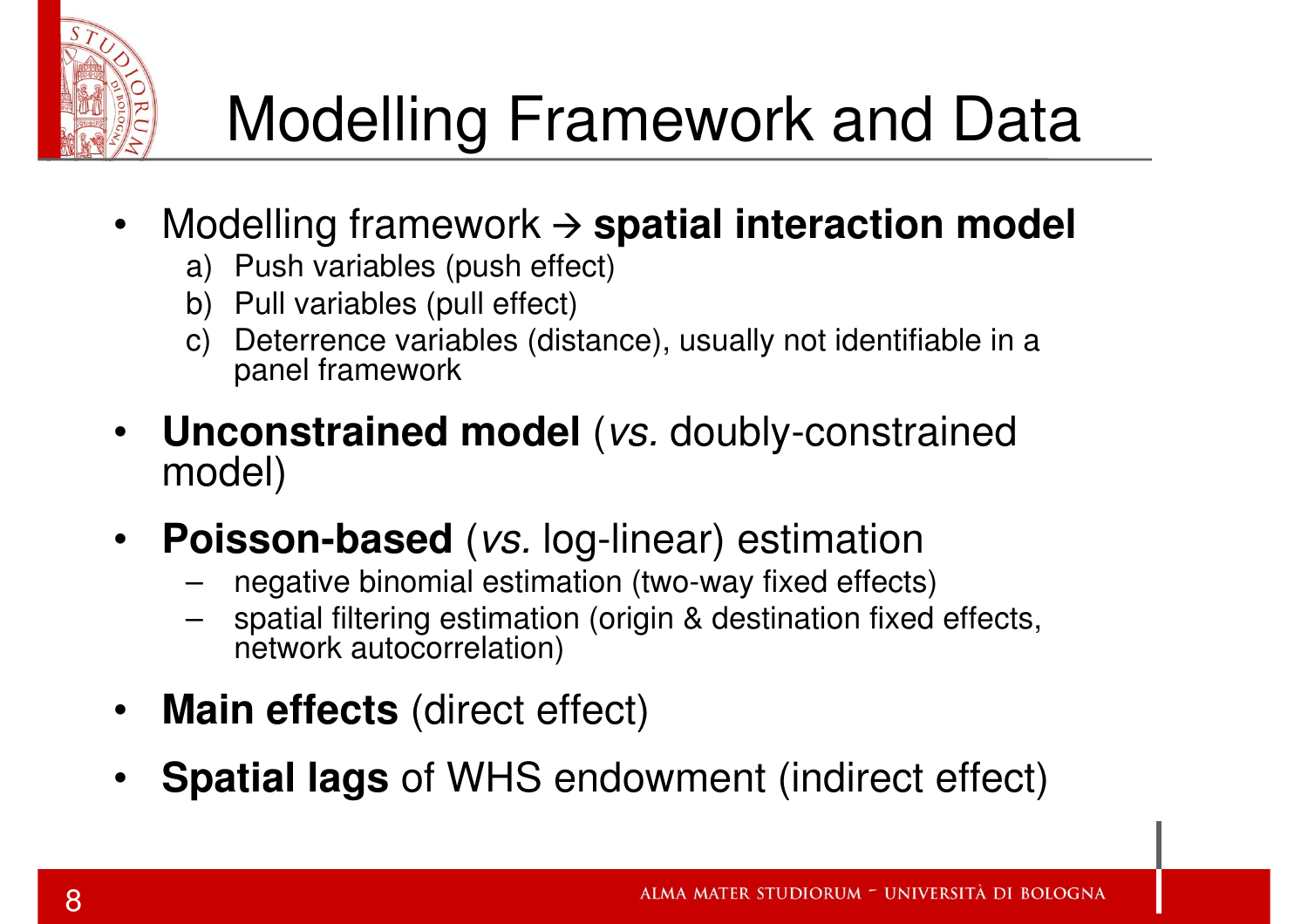

# Modelling Framework and Data (2)

- •● Dependent variable → arrivals ( $T_{ijt}$ )
- •● Key variables → WHS endowment ( $WHS$ <sub>*it*</sub> and  $WHS$ <sub>*jt</sub>*)</sub>
- • $\bullet$  WHS spatial lags  $\rightarrow$  *L.WHS*<sub>it</sub> = W  $^*$  *WHS*<sub>it</sub><br>and *I WH*S = W  $^*$  *WH*S  $\mathbf{and}\; L.WHS_{jt} = \mathbf{W}\;*\;WHS_{jt}$ eights matrix  $\mathbf{W}$  can be defi

where the <u>spatial weights matrix</u> **W** can be defined by:<br>− \_aeneral model → surrounding regions: rook-contigu

- <u>general model</u> → surrounding regions: rook-contiguity (average # of neighbours<br>= 3.1. ranging from 0 to 6)  $\overline{= 3.1}$ , ranging from 0 to 6)
- spatial sensitivity analysis  $\rightarrow$  according to two further definitions of proximity<br>• k-nearest neighbours for  $k = 1$  4 (great circle distance)
	- •*k*-nearest neighbours, for  $k = 1, ..., 4$  (great circle distance)
	- •distance-based neighbours:  $h * min(dist)$ , for  $h = 2, ... 4$  (distance bands)
- •**Control variables**  $\rightarrow$  characteristics of the regions which are relevant for to tourism demand, but not a key interest for our research topic  $(X)$ , and  $(X)$ tourism demand, but not a key interest for our research topic  $(X_{_{it}}$  and  $X_{_{jt}}$ )
- •**Origin-related variables / Destination-related variables**
- •**Bilateral variable**: distance (*dij*) which is a deterrence variable
- •**Demand variables / Supply variables**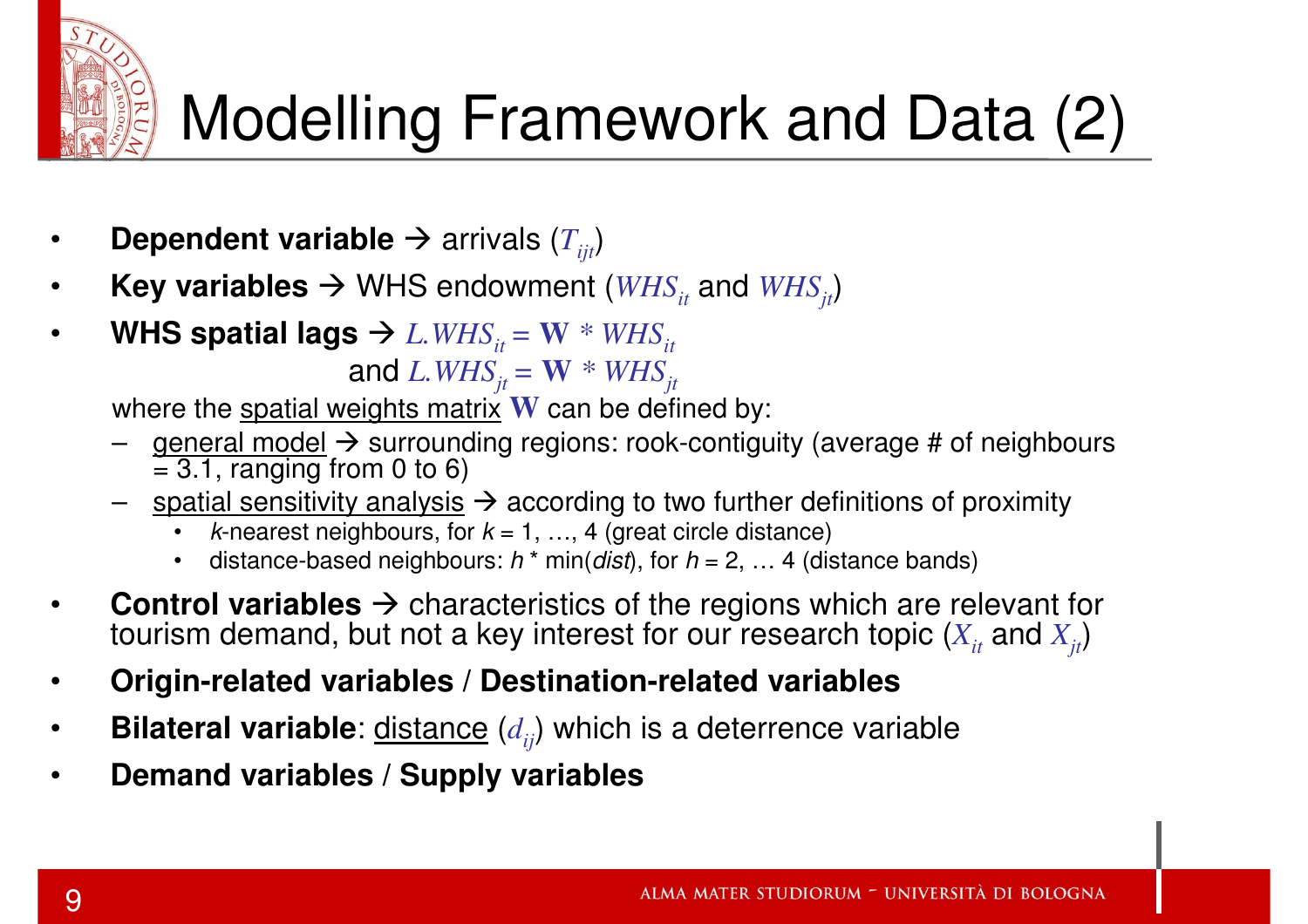

# Modelling Framework and Data (3)

- • **Models**
	- 1. Base model, <u>without WHS</u>

 $T_{ijt} = \exp(\alpha_{ij}, \text{year}, X_{it}, X_{jt}) + \varepsilon_{ij},$ 

2. Model with WHS and spatial lags

 $T_{ijt} = \exp(\alpha_{ij}, year_t, X_{it}, WHS_{it}, LWHS_{it}, X_{jt}, WHS_{jt}, LWHS_{jt}) + \varepsilon_{ij},$ 

3. Model with <u>distance</u> and <u>spatial filter</u>

$$
T_{ijt} = \exp(\alpha_i, \alpha_j, \text{year}_t, X_{it}, \text{WHS}_{it}, \text{LWHS}_{it}, X_{jt}, \text{WHS}_{jt}, \text{LWHS}_{jt}, d_{ij}, \sum_k e_{k,ij}) + \varepsilon_{ij},
$$

where  $\alpha_{ij}$  are individual fixed effects;  $\alpha_i$  and  $\alpha_j$  are origin and destination fixed effects;  $year_{t}$  are time fixed effects;  $e_{k}$  is the  $k_{th}^{'}$  selected network autocorrelation eigenvector (spatial filter)

#### •**Data**

- Source: Italian Statistics Institute (ISTAT)
- 11-year panel (years 1999–2009) of domestic tourism flows, between the 20 –Italian regions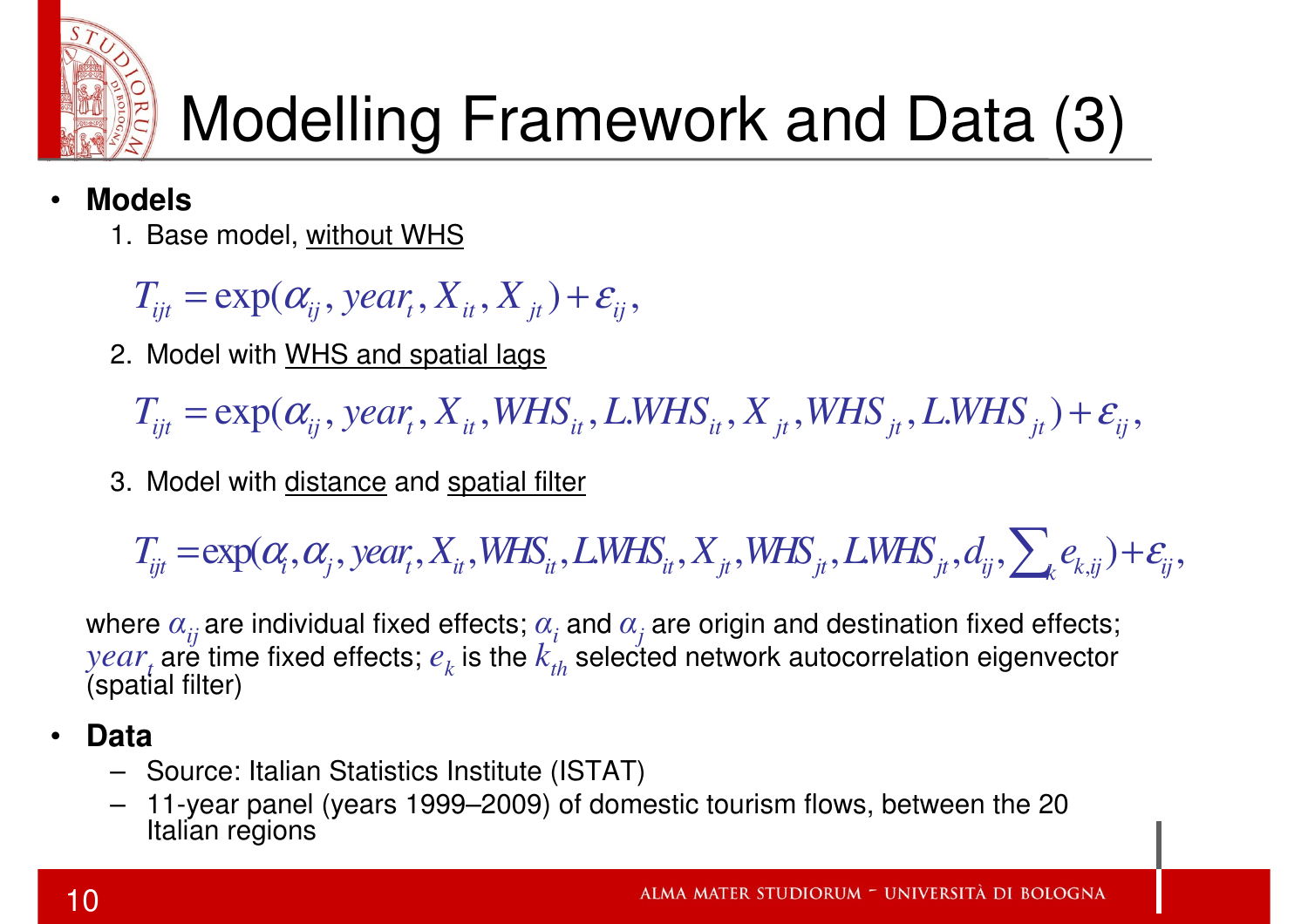

# Explanatory Variables

- •Supply side  $\rightarrow$  key variable
	- WHS endowment (*WHS*)
- •Demand side  $\rightarrow$  control variables
	- –regional population, capturing market size (*Pop*)
	- regional GDP, capturing income (conditional to market size) (*GDP*)
	- prices index for accommodation and related goods/services, e.g. restaurants (*PricesH&R*)
	- cultural demand per state institute, aiming to capture museum quality (*CultDem*)
	- diffusion of cultural and recreational events: tickets sold per inhabitant for theatrical and musical events (*DiffShows*)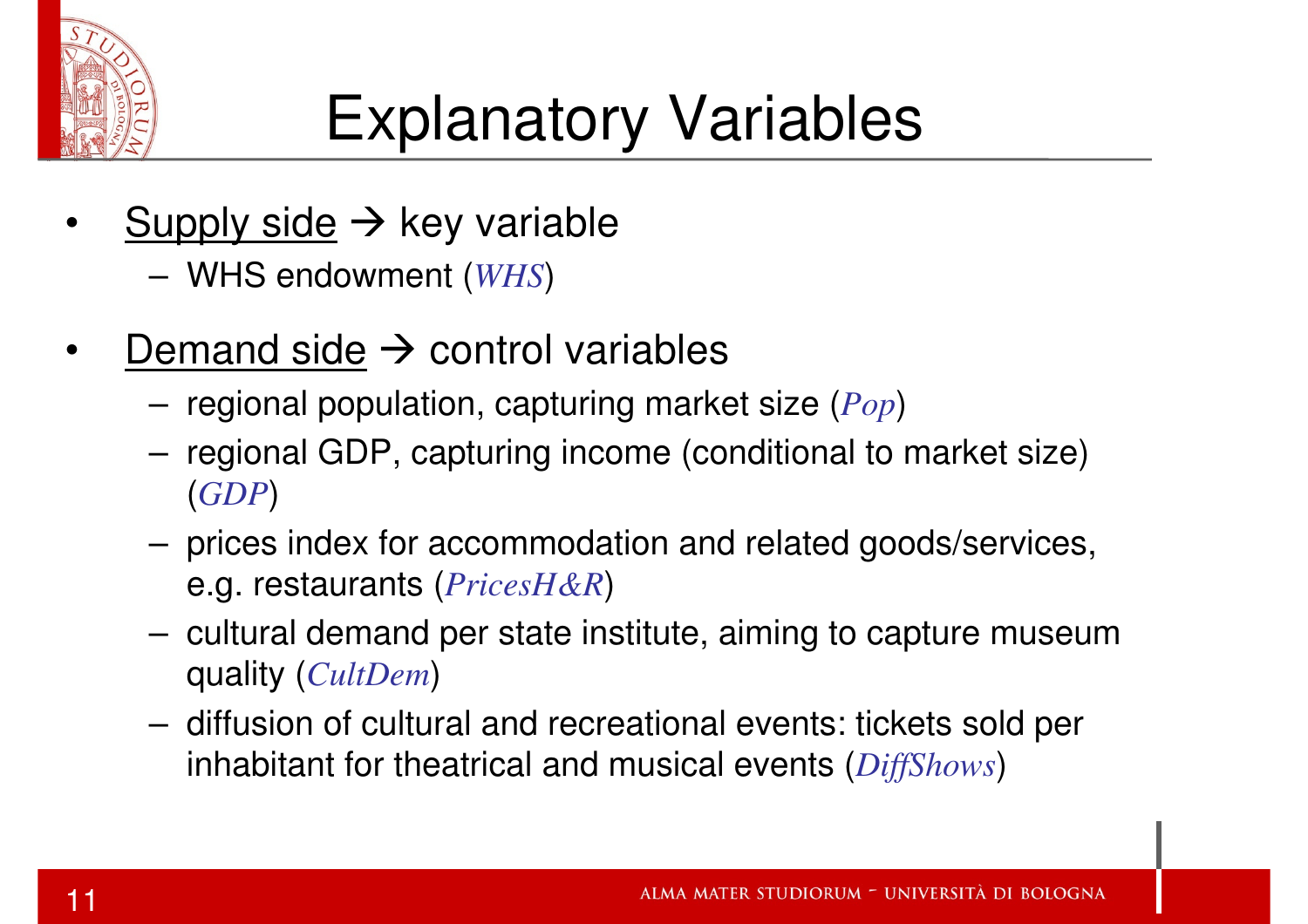

- •Supply side  $\rightarrow$  tourism specialization<br>
share of total regional value added by "
	- share of total regional value added by "accommodation and restaurants, transports and communication, commerce, repairs" (*SpecTour*)
	- share of total regional public spending in recreational, cultural and religious activities (*ExpRecr*)
	- –off-season tourism: overnight stays per inhabitant (*OffSeas*)
	- percentage of non-bathable coastline (*NonBath*)
- •Supply side  $\rightarrow$  other control variables
	- share of customers satisfied with railway service (*SatisTrain*)
	- small and violent crime indices (*CrimDiff* and *CrimVio*)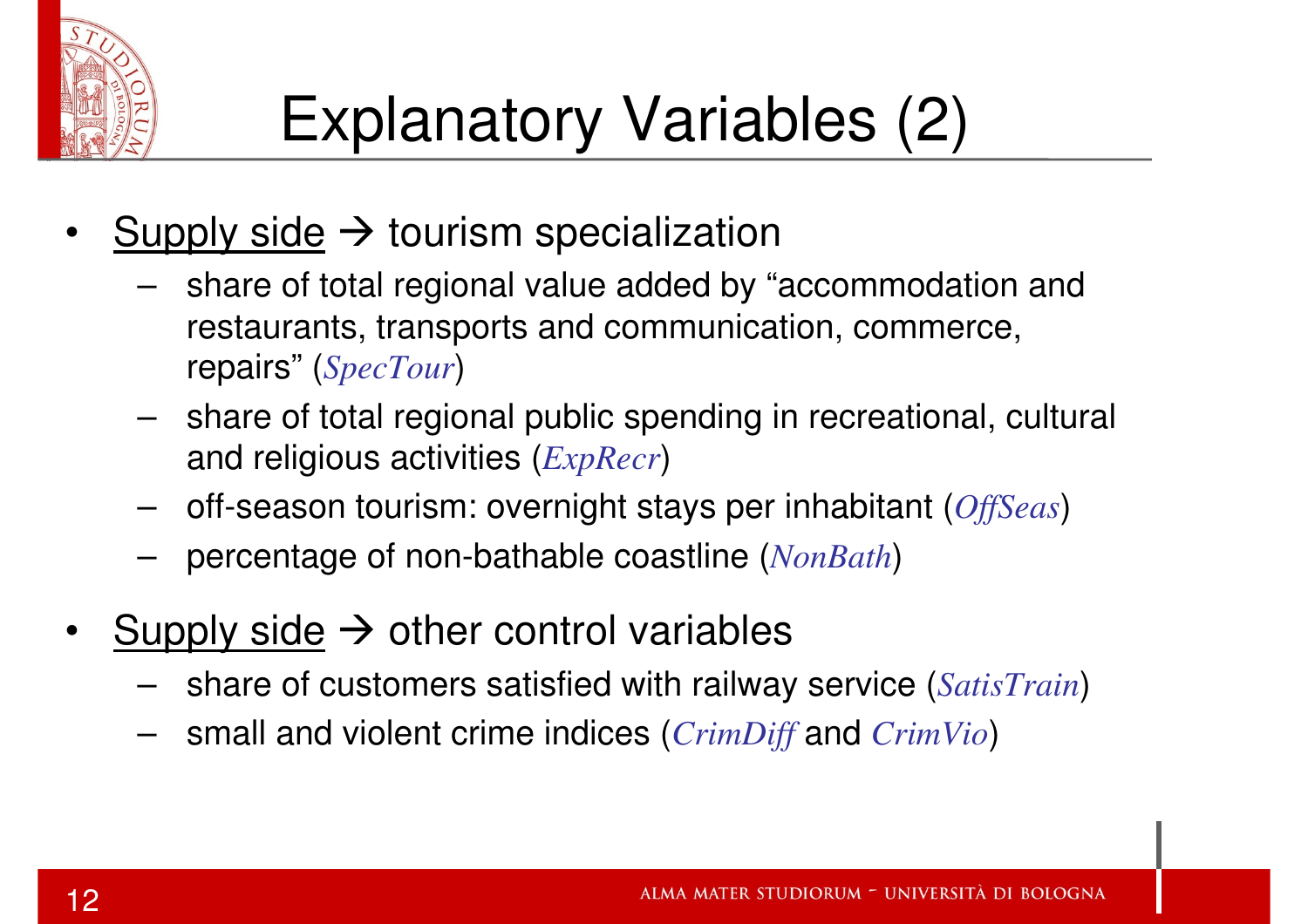

#### Empirical Estimates

|                | Estimate          | Estimate          | Estimate          |  |
|----------------|-------------------|-------------------|-------------------|--|
|                | (Std error)       | (Std error)       | (Std error)       |  |
|                | (FE model)        | (FE model)        | (SF model)        |  |
| GDP orig       | 0.2101 (0.3498)   | 0.1834(0.3481)    | 0.3470(0.6337)    |  |
| GDP dest       | $-2.2471(0.3636)$ | $-2,4442(0.3670)$ | $-2.2774(0.6524)$ |  |
| SpecTour orig  | 0.2823(0.1098)    | 0.2973(0.3670)    | 0.3177(0.2408)    |  |
| SpecTour dest  | 0.3686(0.1373)    | 0.1753(0.1407)    | 0.1701(0.2692)    |  |
| ExpRecr orig   | 0.0846(0.0670)    | 0.0422(0.0667)    | 0.0469(0.1254)    |  |
| ExpRecr dest   | $-0.0681(0.0552)$ | $-0.0832(0.0595)$ | $-0.0632(0.1246)$ |  |
| PricesH&R orig | 0.2101(0.2610)    | 0.2307(0.2646)    | 0.3454(0.4700)    |  |
| PricesH&R dest | $-0.8296(0.2405)$ | $-1.1275(0.2453)$ | $-1.3658(0.4594)$ |  |
| Pop orig       | $-0.4803(0.4571)$ | $-0.1232(0.4522)$ | $-0.7002(0.7332)$ |  |
| Pop dest       | 0.3004(0.2860)    | 0.6503(0.2590)    | 0.3365(0.5801)    |  |
| CrimDiff orig  | 0.1159(0.0533)    | 0.1153(0.0533)    | 0.1139(0.0992)    |  |
| CrimDiff dest  | $-0.0237(0.0279)$ | $-0.0044(0.0280)$ | 0.0117(0.0733)    |  |
| Crim Vio orig  | 0.0522(0.0264)    | 0.0563(0.0270)    | 0.0577(0.0492)    |  |
| Crim Vio dest  | $-0.0214(0.0251)$ | 0.0099(0.0255)    | $-0.0010(0.0500)$ |  |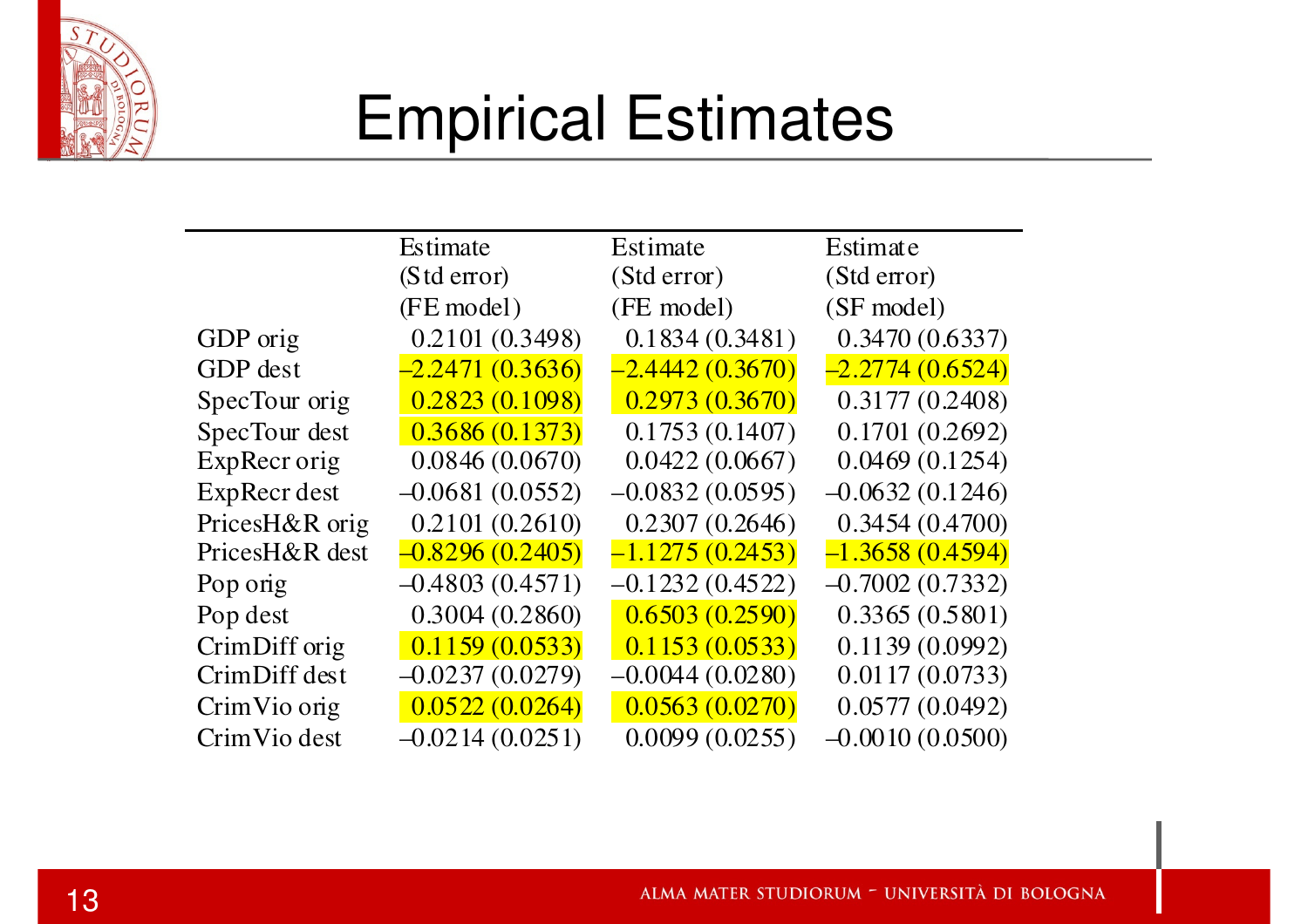

## Empirical Estimates (2)

|                  | Estimate          | Estimate          | Estimate          |
|------------------|-------------------|-------------------|-------------------|
|                  | (Std error)       | (Std error)       | (Std error)       |
|                  | (FE model)        | (FE model)        | (SF model)        |
| Satis Train orig | 0.0695(0.0450)    | 0.0292(0.0460)    | 0.0677(0.1073)    |
| Satis Train dest | 0.0551(0.0514)    | 0.0627(0.0499)    | 0.1059(0.1059)    |
| CultDem orig     | $-0.0356(0.0222)$ | $-0.0305(0.0223)$ | $-0.0234(0.0456)$ |
| CultDem dest     | 0.1879(0.0223)    | 0.2073(0.0233)    | 0.1971(0.0452)    |
| DiffShows orig   | 0.0574(0.0390)    | 0.0656(0.0391)    | 0.0818(0.0689)    |
| DiffShows dest   | 0.0967(0.0309)    | 0.0868(0.0317)    | 0.0818(0.0624)    |
| NonBath orig     | 0.0007(0.0027)    | 0.0011(0.0027)    | 0.0003(0.0048)    |
| NonBath dest     | 0.0006(0.0027)    | 0.0016(0.0028)    | 0.0016(0.0060)    |
| OffSeas orig     | $-0.0033(0.0393)$ | 0.0020(0.0389)    | 0.0230(0.0778)    |
| OffSeas dest     | 0.4093(0.0521)    | 0.3915(0.0514)    | 0.3541(0.0927)    |
| WHS orig         |                   | $-0.0164(0.0079)$ | $-0.0203(0.0159)$ |
| WHS dest         |                   | 0.0355(0.0067)    | 0.0420(0.0147)    |
| L.WHS orig       |                   | $-0.0451(0.0198)$ | $-0.0516(0.0364)$ |
| L.WHS dest       |                   | $-0.1035(0.0204)$ | $-0.0983(0.0365)$ |
| Distance         |                   |                   | $-1.0165(0.0362)$ |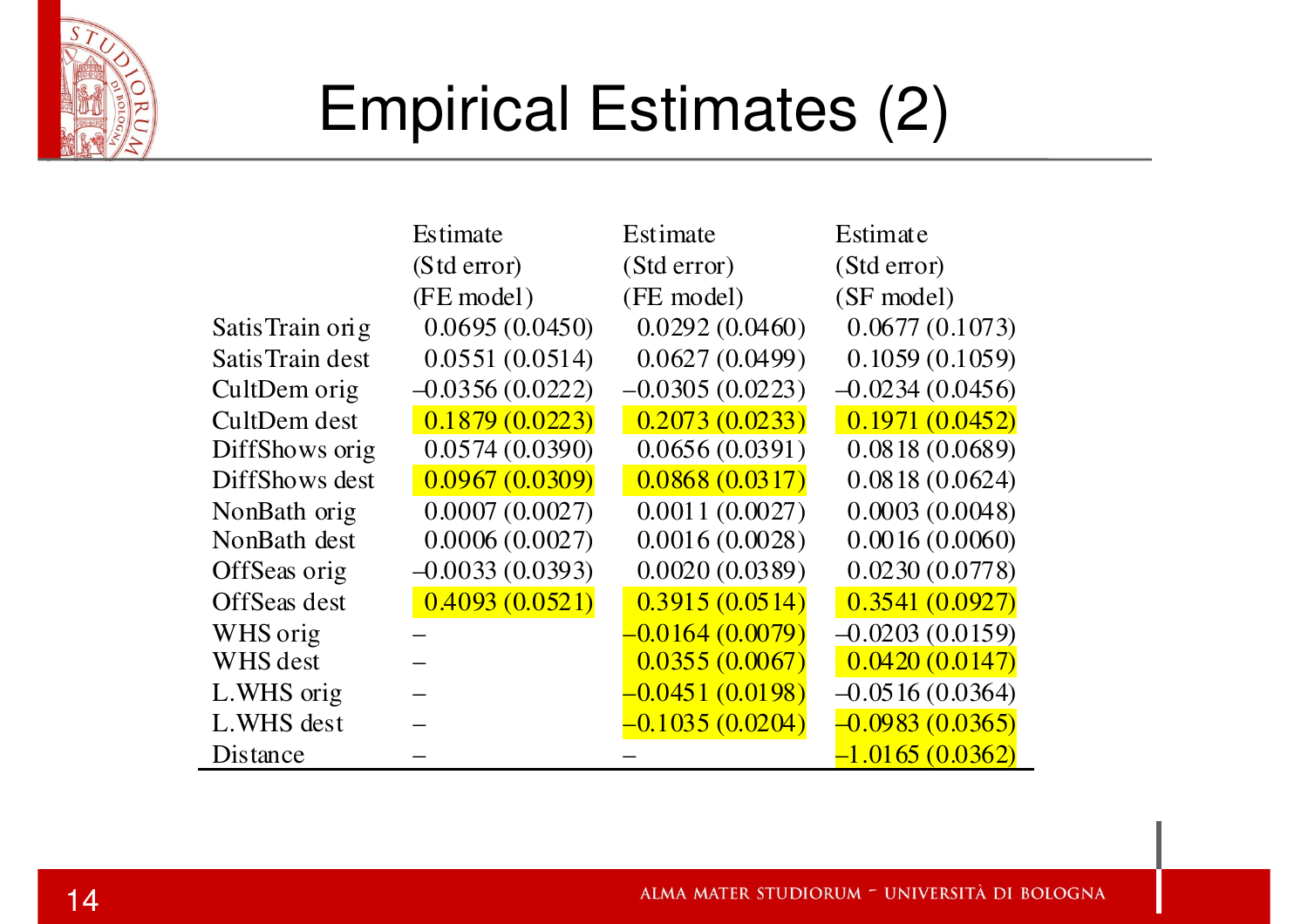

## **Results**

- • Demand side
	- regional GDP (*GDP*)
		- •Negative effect for destination  $(3/3) \rightarrow$  tourists look for more relaxing destinations (search of getaway from heavily relaxing destinations (search of getaway from heavily industrialized / denser regions? Or spurious result?)
		- $\bullet$ Not significant for origin
	- prices of accommodation and related goods/services, e.g. restaurants (*PricesH&R*)
		- •Negative effect on destination  $(3/3) \rightarrow$  confirmation of theory theory
		- •Not significant for origin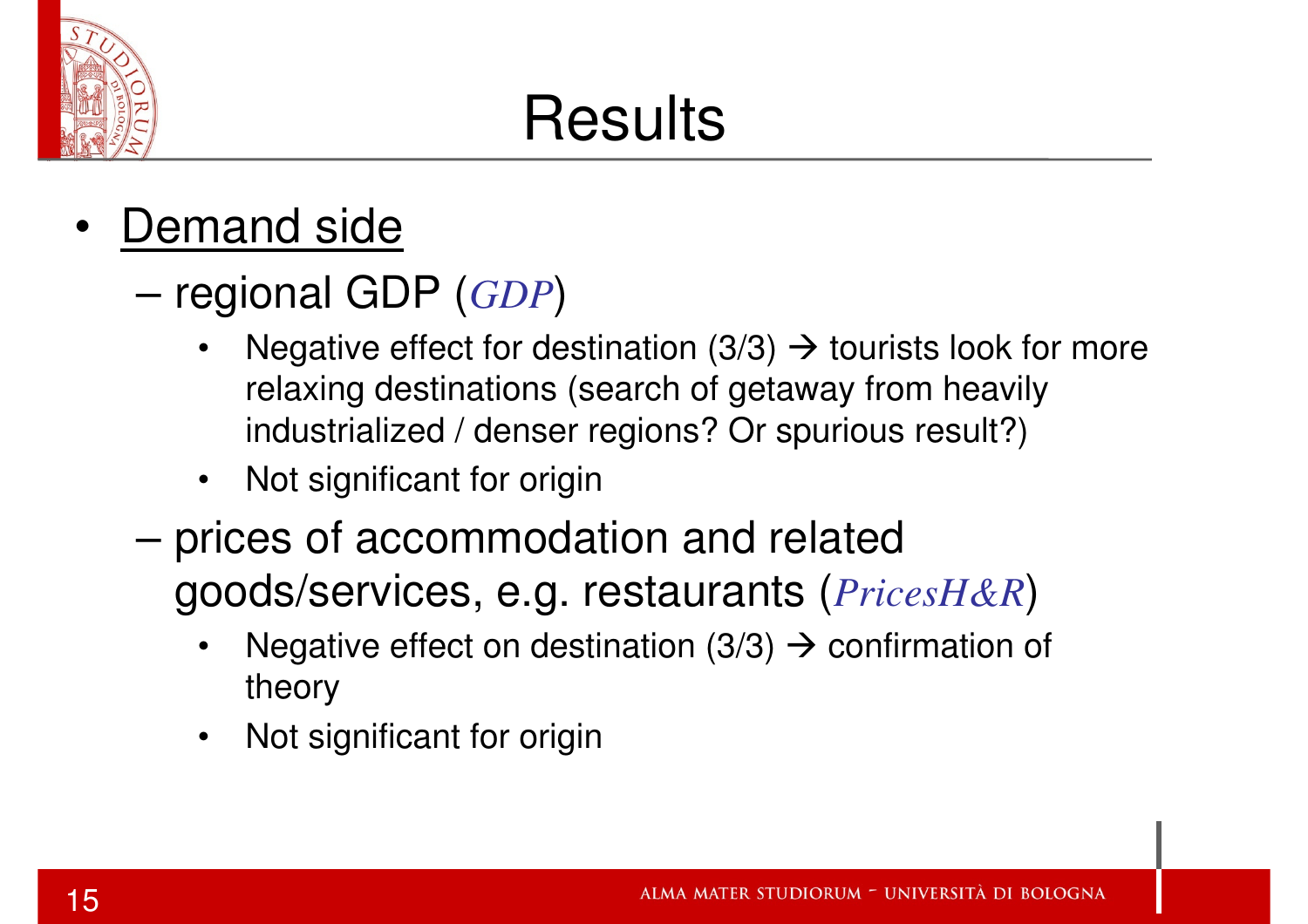

## Results (2)

- Demand side  $\rightarrow$  quality of cultural offer
	- –Cultural demand per institute (*CultDem*)
		- •Positive effect for destination (3/3)
		- •Not significant for origin
	- –Diffusion of cultural and recreational events, per inhabitant (*DiffShows*)
		- •Positive effect for destination (2/3)
		- •Not significant for origin
- Distance (*dij*)
	- •Negative effect (confirmation of theory)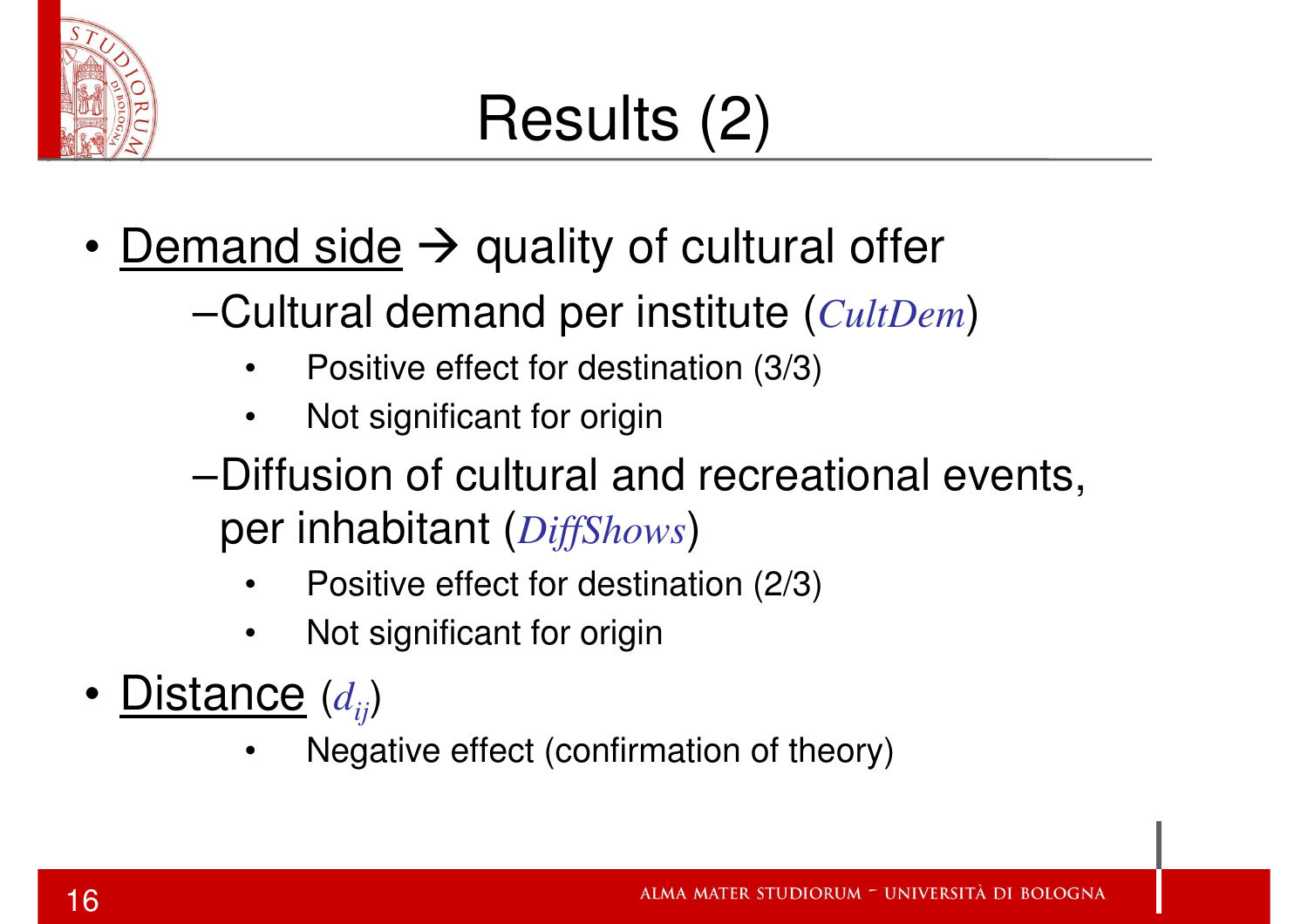

#### Results (3)

- • $\frac{\text{Supply side}}{\text{Suppose of total regions}$  public specialization
	- Share of total regional public spending in recreational, cultural and religious activities(*ExpRecr*)
		- •Not significant
	- Off-season tourism: overnight stays in the offseason, per inhabitant (*OffSeas*)
		- Positive effect for destination (3/3)
		- •Not significant for origin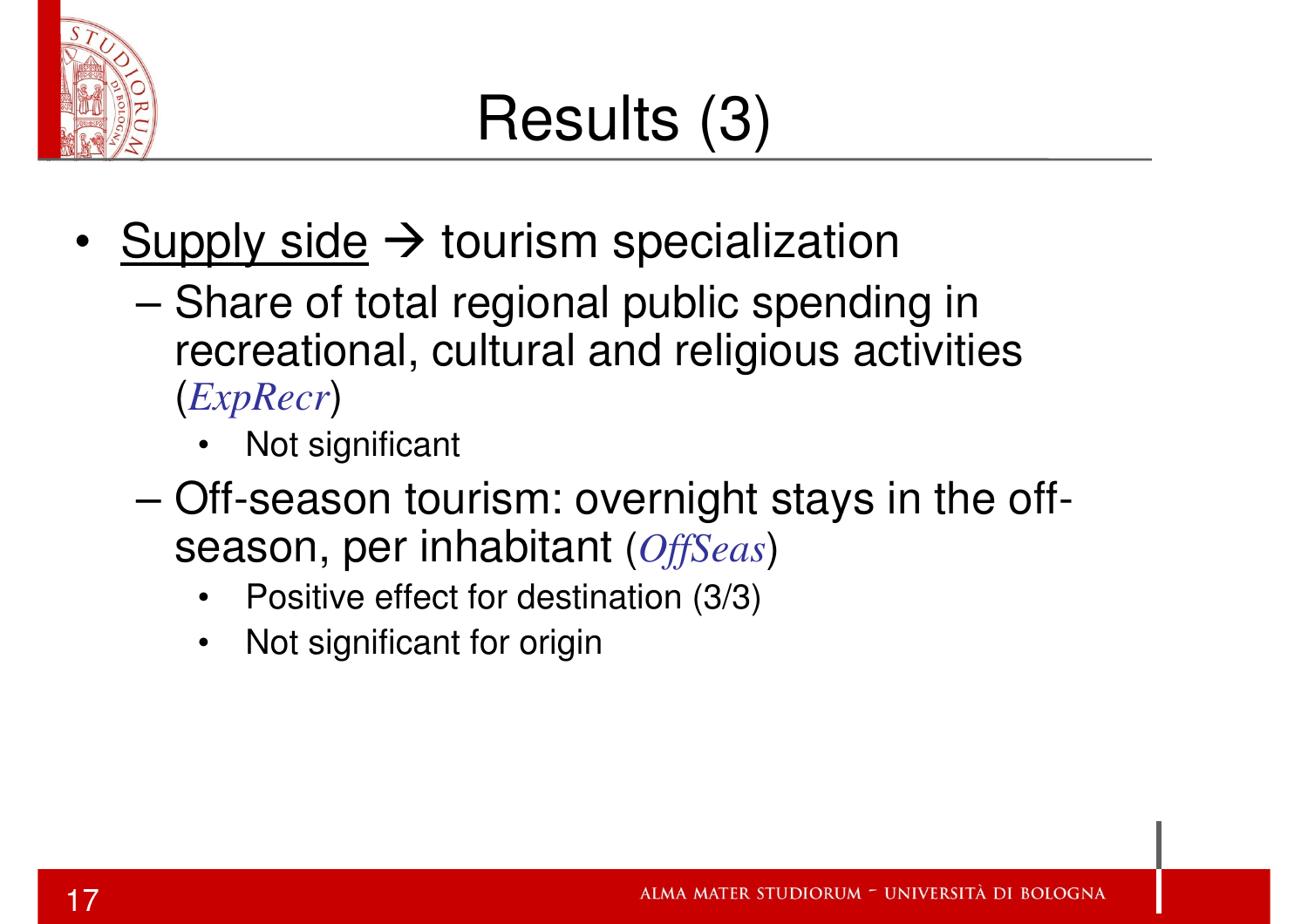

## Results (4)

- •Supply side  $\rightarrow$  tourism specialization
	- and the state of the state Share of total regional value added by "accommodation and restaurants, transports and communication, commerce, repairs"(*SpecTour*)
		- •Not significant for destination
		- •Positive effect for origin  $(2/3) \rightarrow$  possibly 'addiction to tourism' or search for a refuge from the summer tourism' or search for a refuge from the summer overcrowding
	- and the state of the state Satisfaction levels of railway services(*SatisTrain*)
		- •Not significant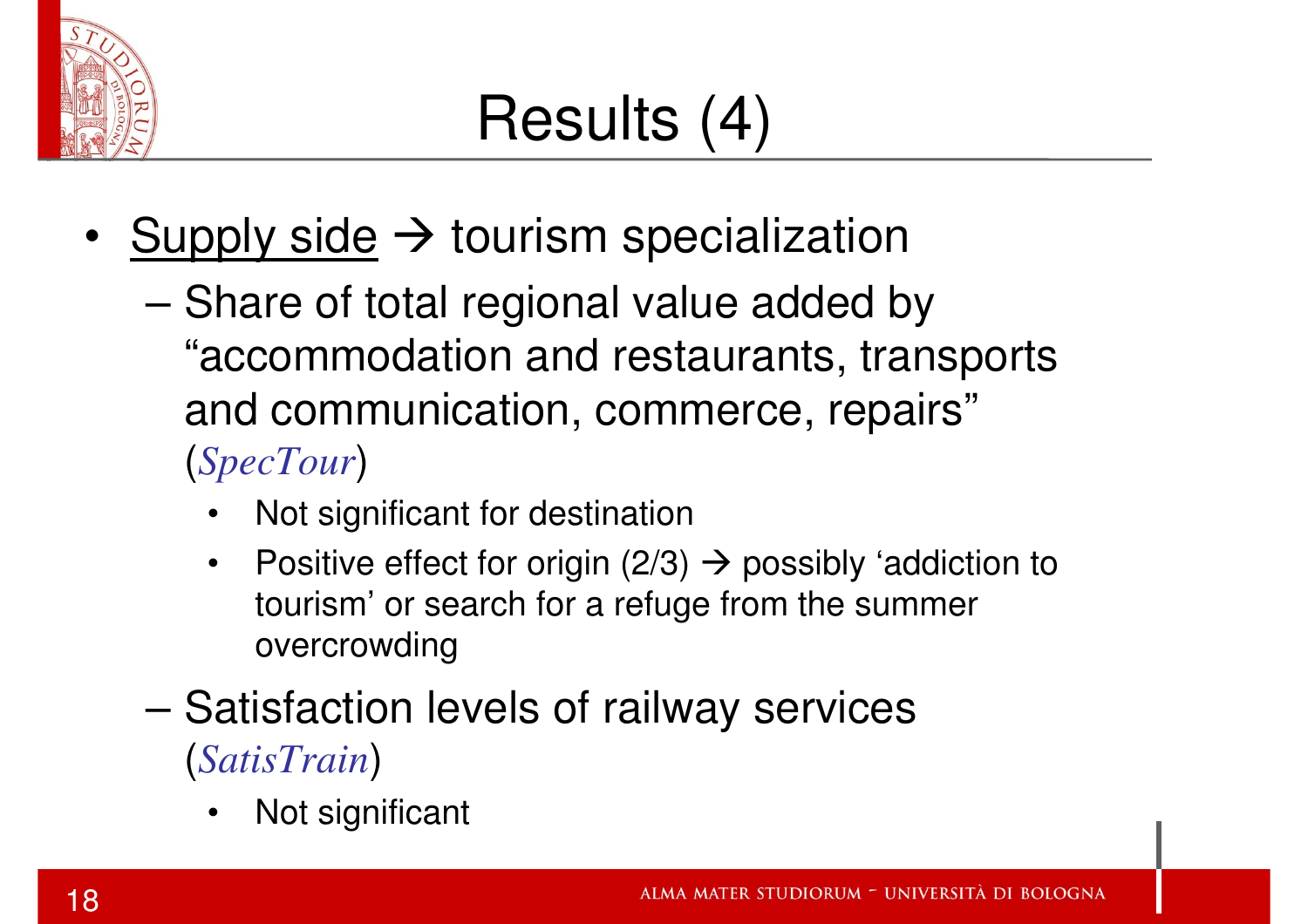

## Results (5)

- •Supply side  $\rightarrow$  other control variables<br>
Small crime index (Crim Diff)
	- Small crime index (*CrimDiff*)
		- •Not significant for destination
		- Positive effect for origin  $(2/3) \rightarrow$  residents of at-risk areas<br>tend to get away in search of safer (and therefore again  $\bullet$ tend to get away in search of safer (and therefore, again, more relaxing) destinations
	- – Violent crime index (*CrimVio*)
		- •Not significant for destination
		- Positive effect for origin (2/3)  $\rightarrow$  same as for Small crime index  $\bullet$ index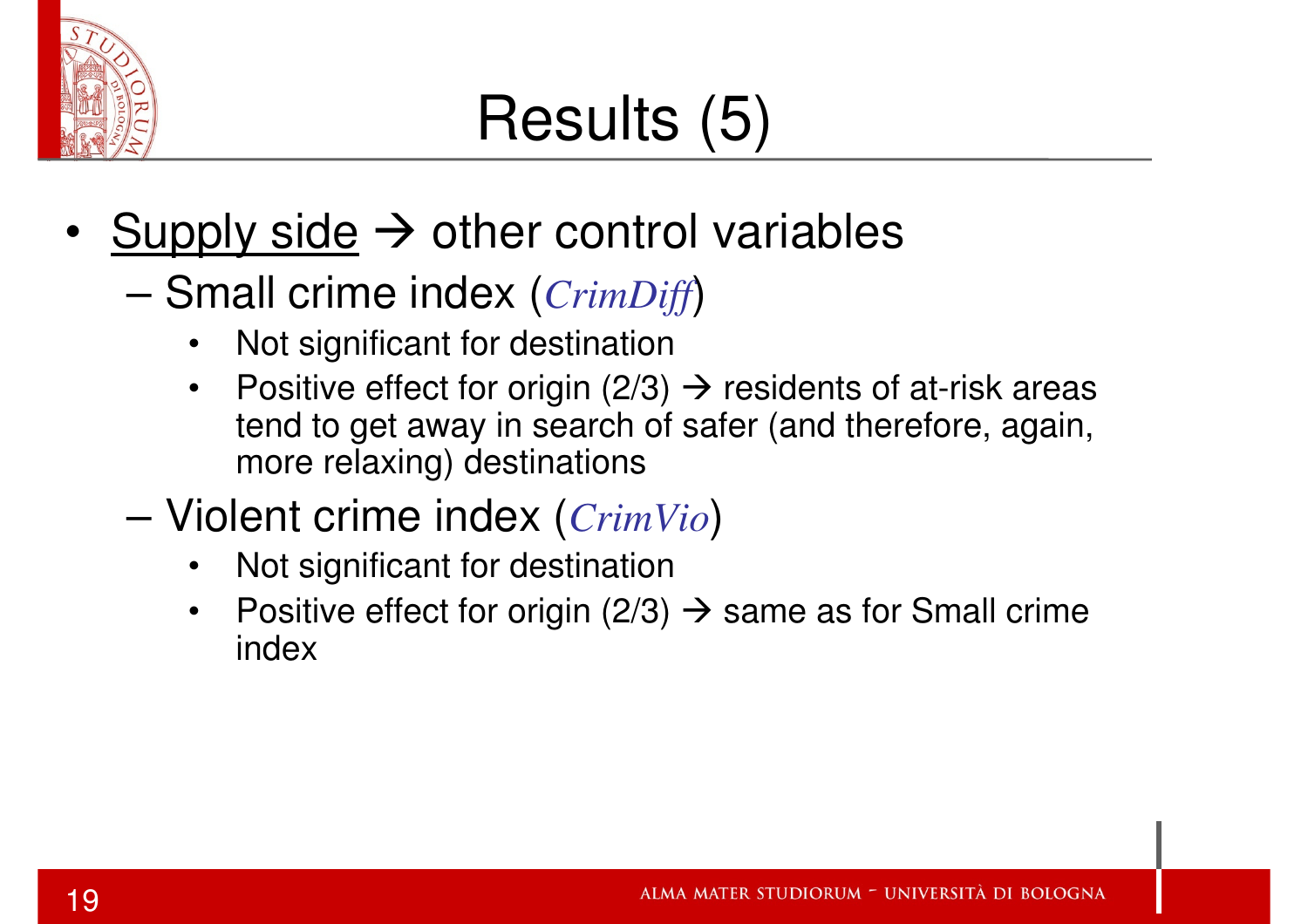

#### Results (6)

- •• **Main effect** (direct eff.) → WHS endowment (*WHS*)
	- –Positive effect for destination  $\rightarrow$  an increase of one WHS, for a negative destination would imply an inflows increase between generic destination, would imply an inflows increase between 3.6% and 4.2%
	- מזון באטוופרא Negative effect for origin, but only marginally significant
- **Spatial lags** (indirect eff.)  $\rightarrow$  WHS endowment of entries in the series of  $WHS$ surrounding regions (*L.WHSit* and *L.WHSjt*)
	- Negative effect for both origin and destination
		- •Destination region  $\rightarrow$  spatial competition between<br>contiguous regions induced by WHS endowment contiguous regions induced by WHS endowment
		- •Origin region  $\rightarrow$  substitution for nearby (alternative)<br>destinations between botel stavs (traditional tourism destinations between hotel stays (traditional tourism) and daily excursions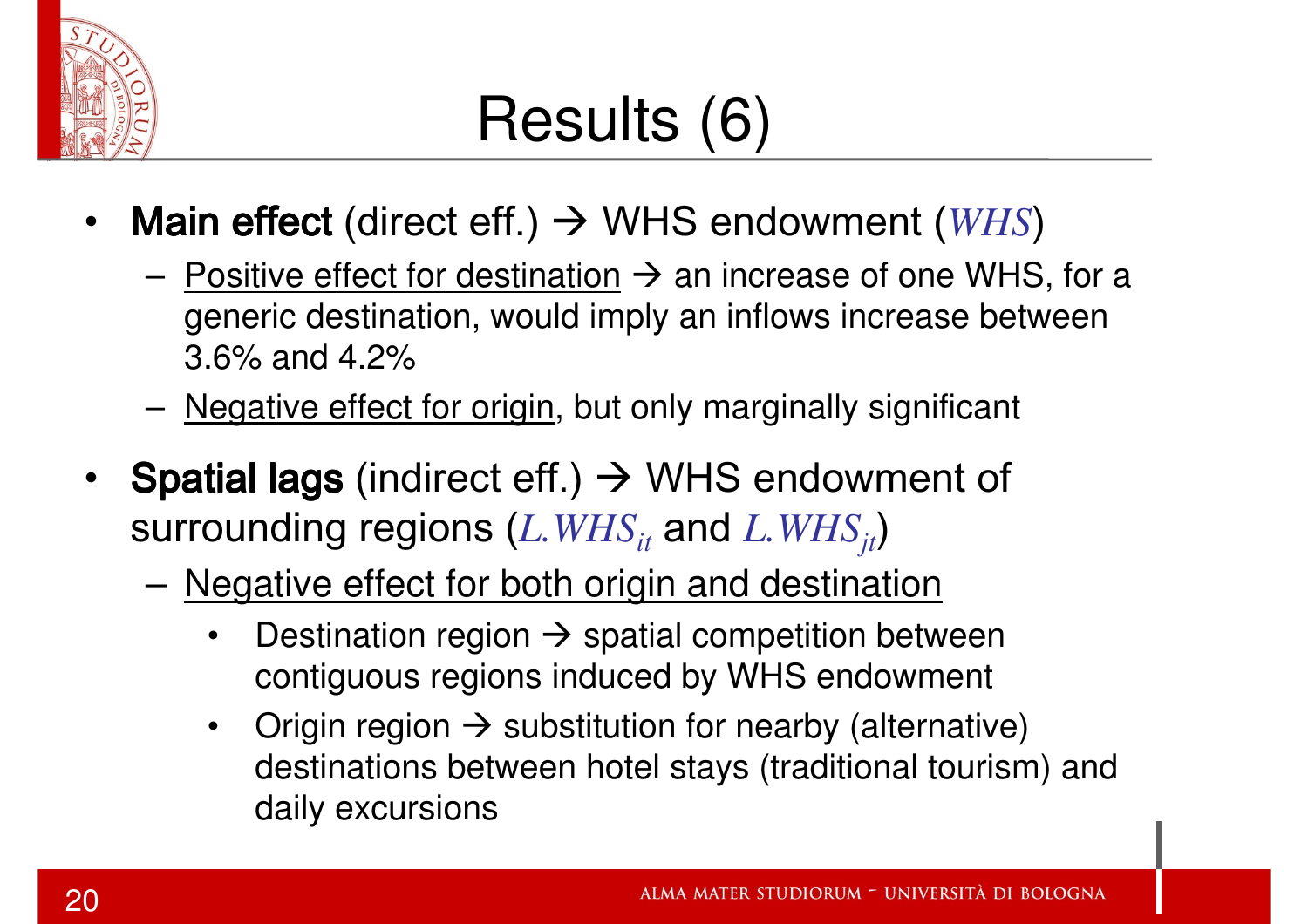

- •**Robustness analysis**  $\rightarrow$  how robust are our findings to<br>different hypotheses on the nature and geographical different hypotheses on the nature and geographical extent of spatial interaction?
- Numerical extent and statistical significance of results may be **sensitive to the choice of spatial weights matrix <sup>W</sup>**
- We test specifications of **<sup>W</sup>** for **increasing number of assigned neighbours**, according to:

–<sup>k</sup>-nearest neighbours method, for *<sup>k</sup>* = 1, …, 4

–distance bands:  $h * min(dist)$ , for  $h = 2, ..., 4$ 

•New **spatial lags** for WHS (*L.WHSit* and *L.WHSjt*) are computed for each **<sup>W</sup>**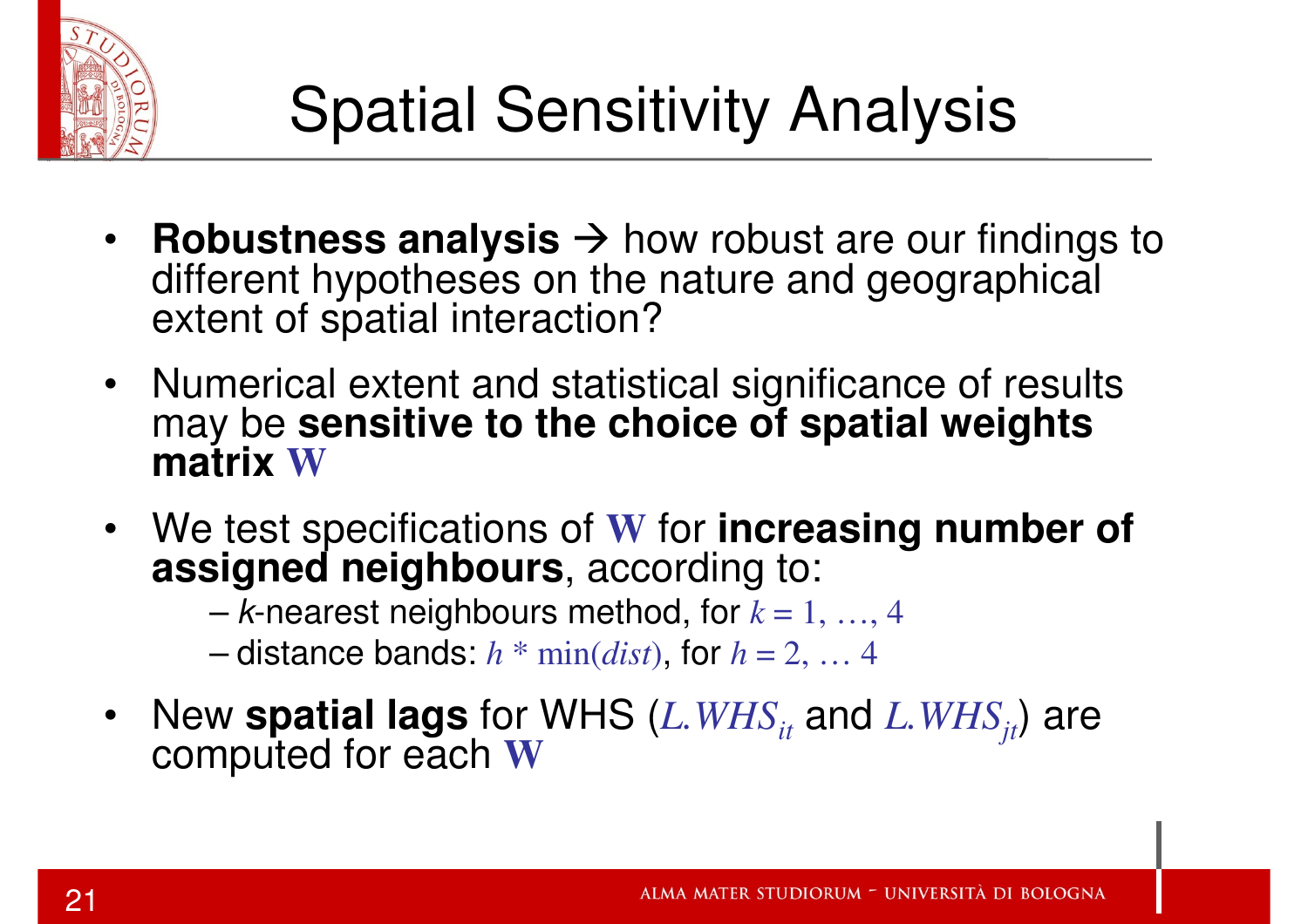

## Spatial Sensitivity Analysis (2)

#### The case of **spatial competition** with **invariant flows**



Two neighbours  $(k = 2)$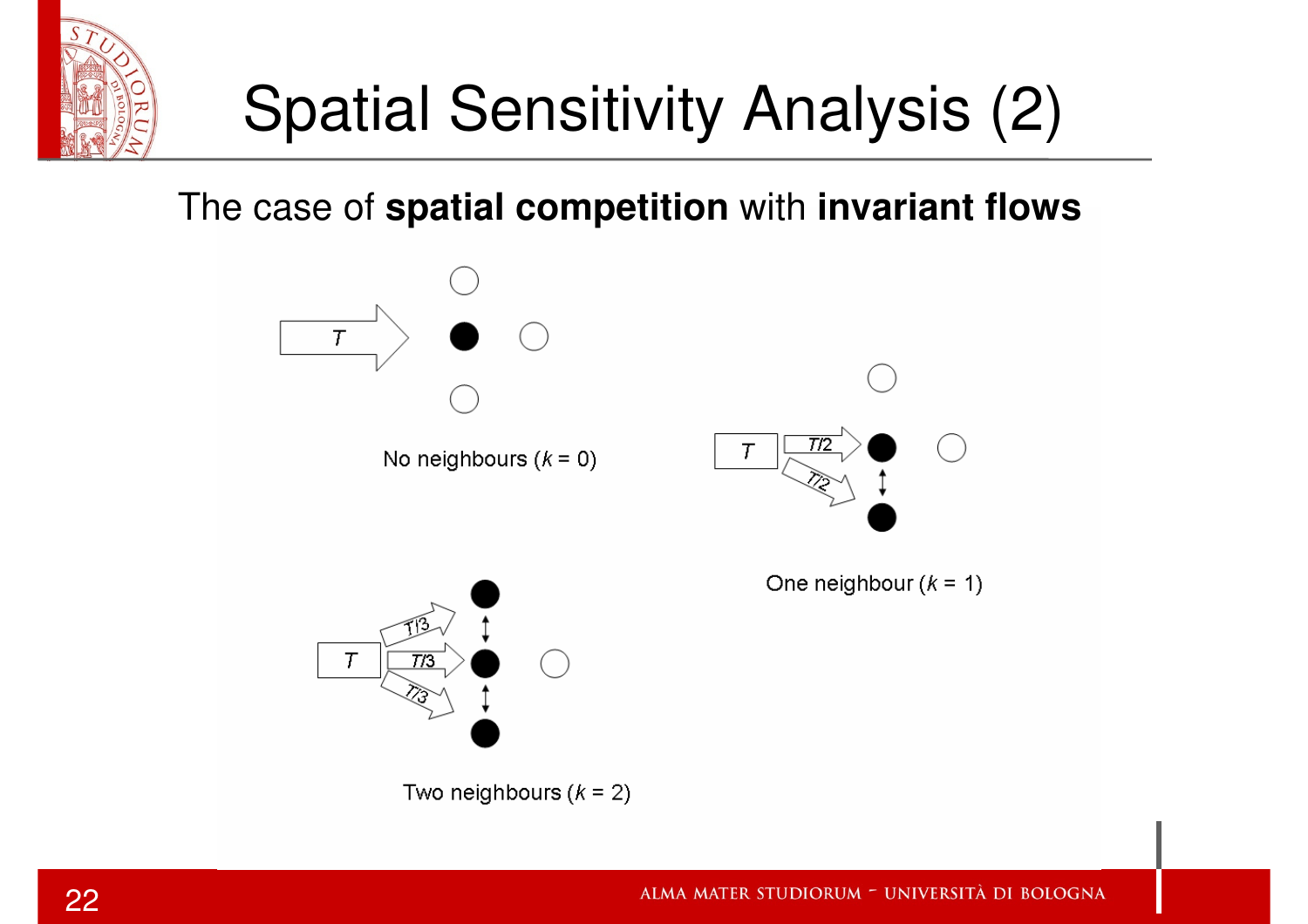

#### Effect of WHS Designation and Spatial Competition/Complementarity

- •• **Tourism flows** to a single destination *T* may depend on pre-existing (T) (average up) destination obstaction (T) and an a WLIS (exogenous) destination characteristics  $(T_0)$  and on a WHS designation  $(T_1)$
- • **WHS-related flows** are conditional to the **number of neighbours** (*k*)
	- – Complementarity: additional flows increase with *<sup>k</sup>* (e.g., cultural district)
	- –Competition: additional flows decrease with *<sup>k</sup>*
- • **Crowding-out** (*E*) can occur because of, e.g., tourism pressure due to designation, price increase, change in accessibility of sites
- $\bullet$  Simplifying to the **linear case**
	- $-$  In layele  $\rightarrow T-$ In levels  $\rightarrow T = T_0 + T_1(k)/(1 + k) - E$ <br>In growth rates  $\rightarrow a(k) = a(k)/(1 + k) - a$
	- In growth rates  $\rightarrow g(k) = g_T(k)/(1 + k) g_E$
- •E.g., for no neighbours:  $g(0) = g_T(0) - g_E \ge 0$ , assuming  $T_1(0) > E$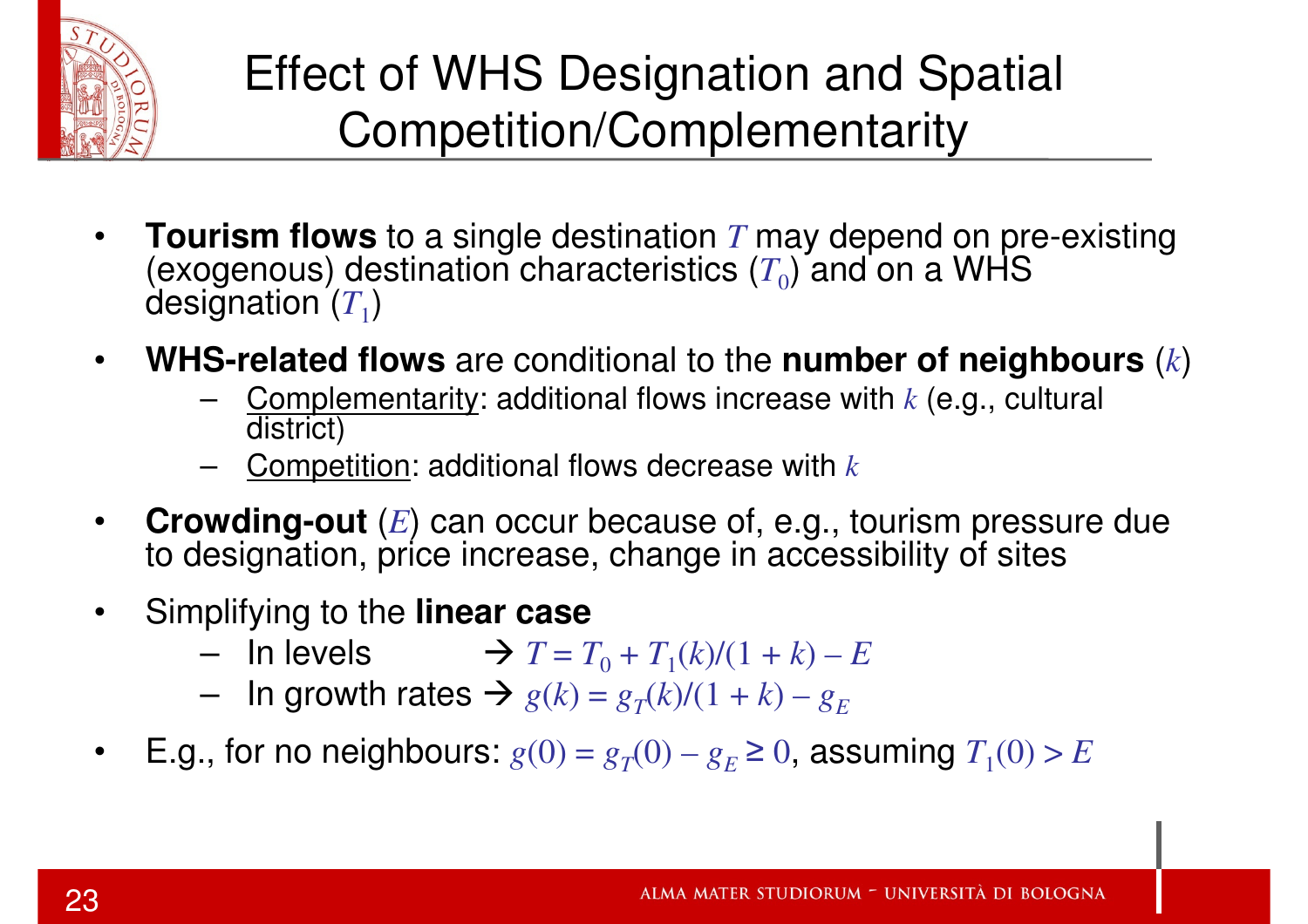

#### Spatial Sensitivity Analysis: Flows,Number of Neighbours and Crowding out



In case of **dominance of complementarity over competition**, curves would be increasing over *k*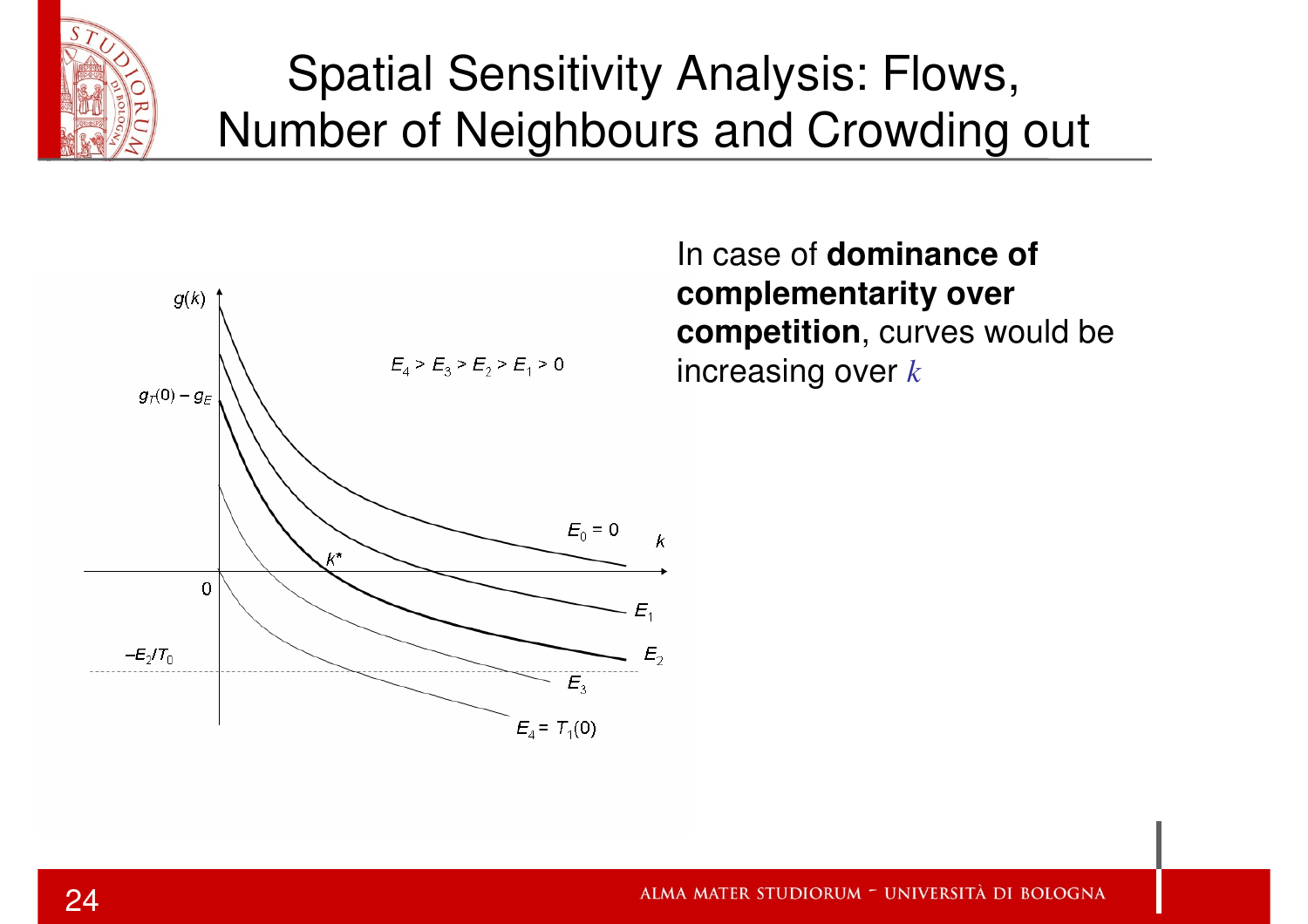

#### **k-nearest neighbours**

- •Direct effect is stable over estimations
- Indirect effect increases but becomes significant only with  $k \geq 4$  $\bullet$
- •Likelihood ratio (LR)  $\chi^2$  tests against  $k = 0$  model always reject hypothesis of equivalence
- LR  $\chi^2$  test against overall effect = 0 not rejected for  $k = 4$  $\bullet$ → non-negative overall effect

| k-nearest neigh.        | $\overline{0}$ |           | $\overline{2}$ | 3          | $\overline{4}$ |
|-------------------------|----------------|-----------|----------------|------------|----------------|
| Direct effect           | $+4.0***$      | $+3.9***$ | $+3.9***$      | $+3.7***$  | $+3.6***$      |
| Indirect effect         |                | $-1.5$    | $-2.1$         | $-3.2$     | $-7.3***$      |
| AIC                     | 71762          | 71758     | 71757          | 71755      | 71736          |
| LR $(x^2)$ test         |                | $8.04**$  | $9.14***$      | $10.62***$ | $30.41***$     |
| $H_0$ : $k = 0$         |                |           |                |            |                |
| LR $(x^2)$ test         |                |           |                |            | 1.48           |
| $H_0$ : dir +indir. = 0 |                |           |                |            |                |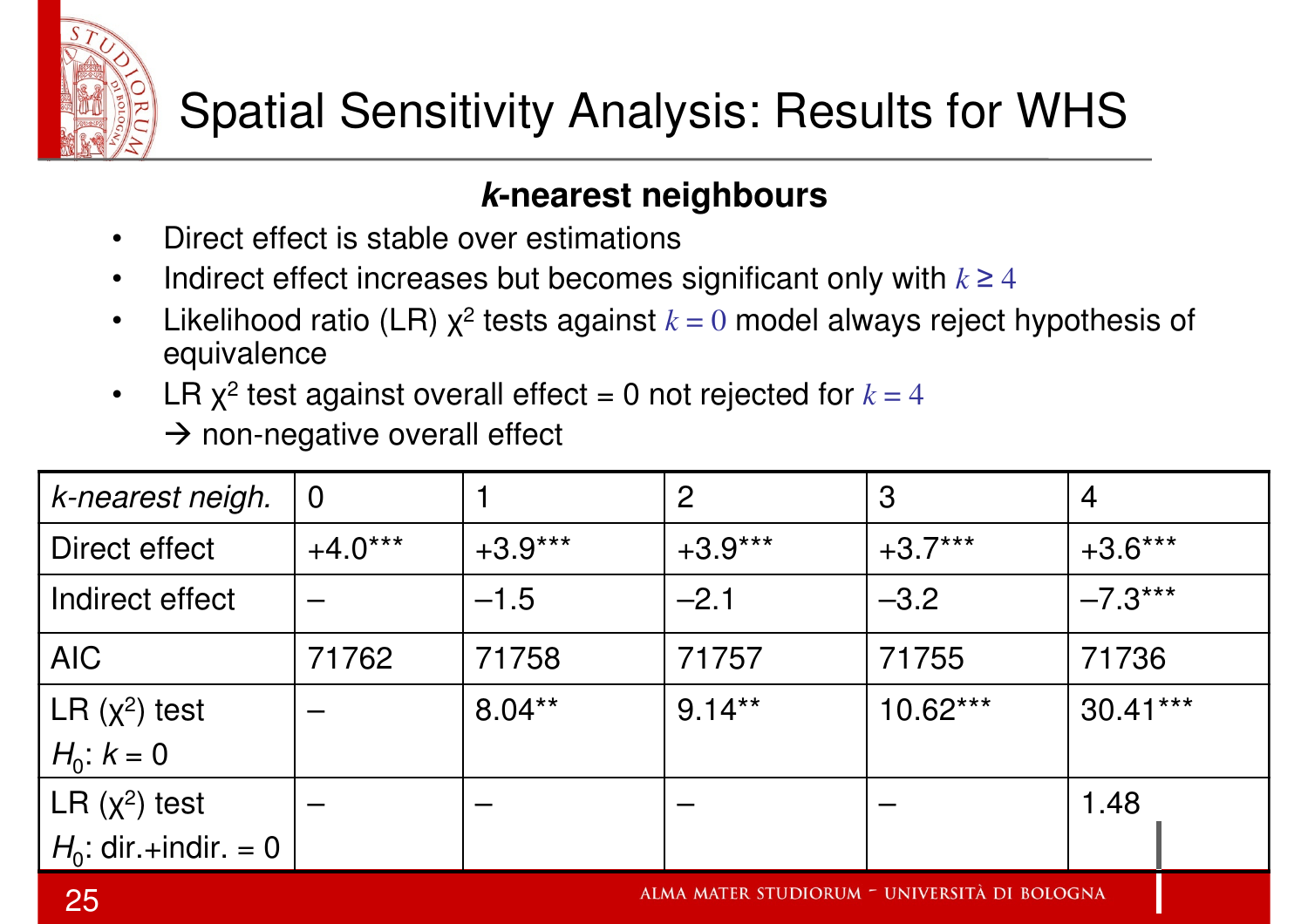

#### **Distance-based neighbours →** min(dist) = 67km<br>iect is again stable

- •Direct effect is again stable
- Indirect effect increases and is always significant •
- •Likelihood ratio (LR)  $\chi^2$  tests against  $h = 0$  model always reject hypothesis of equivalence
- •LR  $x^2$  test against overall effect = 0 becomes significant for greater distances negative overall effect for *<sup>h</sup>* <sup>≥</sup> <sup>4</sup>

| Distance                | $\overline{0}$ | $2 * min(dist)$        | $3 * min(dist)$        | $4 * min(dist)$ |
|-------------------------|----------------|------------------------|------------------------|-----------------|
|                         |                | $(1.3 \text{ neigh.})$ | $(3.3 \text{ neigh.})$ | $(5.1$ neigh.)  |
| Direct effect           | $+4.0***$      | $+3.7***$              | $+3.7***$              | $+4.0***$       |
| Indirect effect         |                | $-3.2**$               | $-4.8***$              | $-13.9***$      |
| <b>AIC</b>              | 71762          | 71757                  | 71749                  | 71714           |
| LR $(x^2)$ test         |                | $8.83**$               | 16.80***               | $52.51***$      |
| $H_0$ : $h = 0$         |                |                        |                        |                 |
| LR $(x^2)$ test         |                | 0.07                   | 0.20                   | 13.99***        |
| $H_0$ : dir +indir. = 0 |                |                        |                        |                 |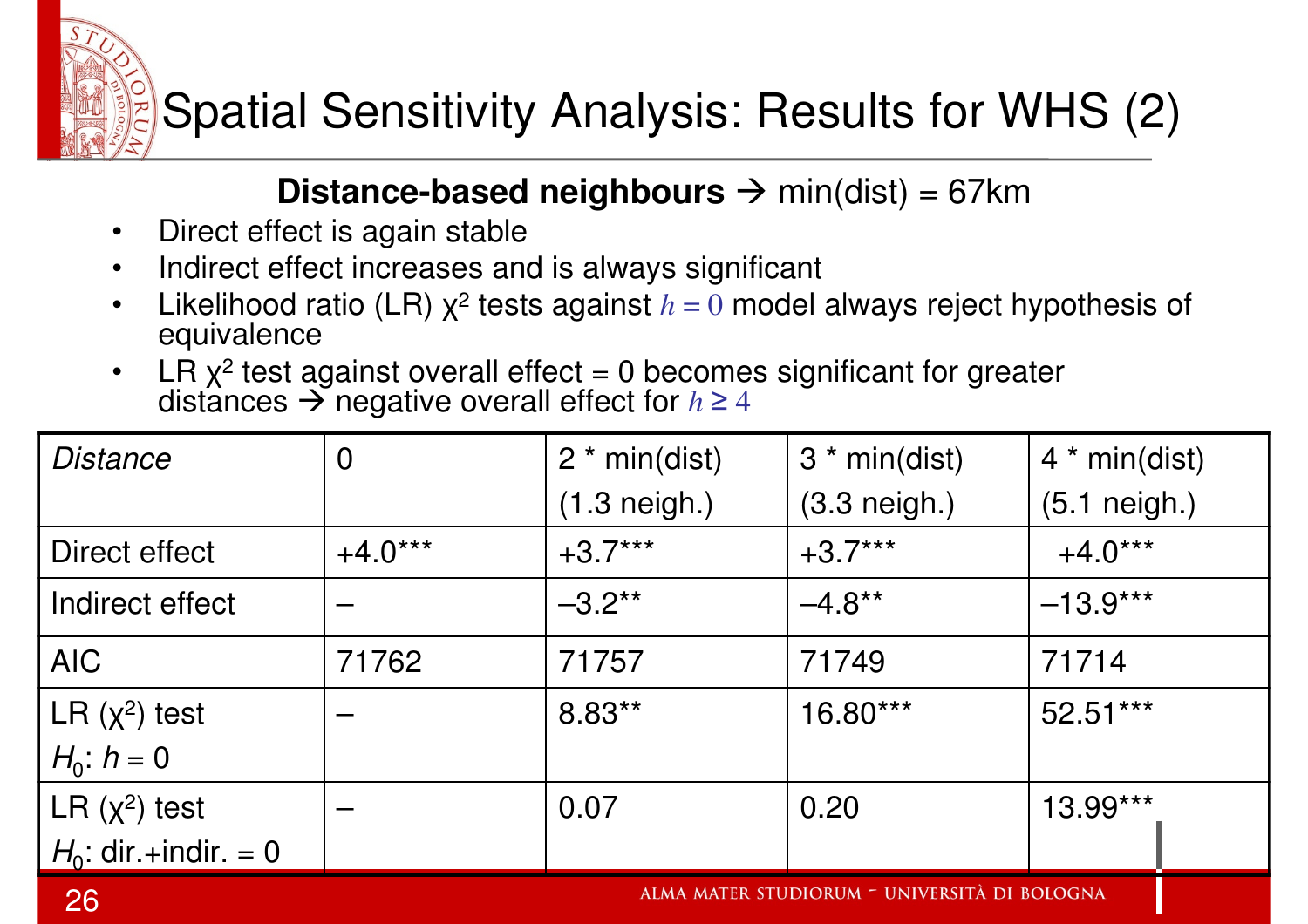

#### **Conclusions**

- •Effect of WHS endowment on inflows  $\rightarrow$  towards destination regions **destination regions**
	- Positive direct effect: WHS endowment can attract further tourism flows, all else being equal → an increase of one<br>WHS in a region implies a 3-4% increase of inflows WHS in a region implies a 3-4% increase of inflows
	- Negative indirect effect (up to 14%) becomes significant when a greater extent of spatial interaction is considered
	- –Overall effect is first positive (for reduced spatial interaction), then non-significantly different from zero, and finally negative→ this result could explain the <u>mixed empirical evidence</u> in<br>the current literature the current literature
	- Spatial competition appears to dominates spatial complementarity  $\rightarrow$  no observable effect of cultural districts<br>A significant erouding out effect exists
	- A significant crowding-out effect exists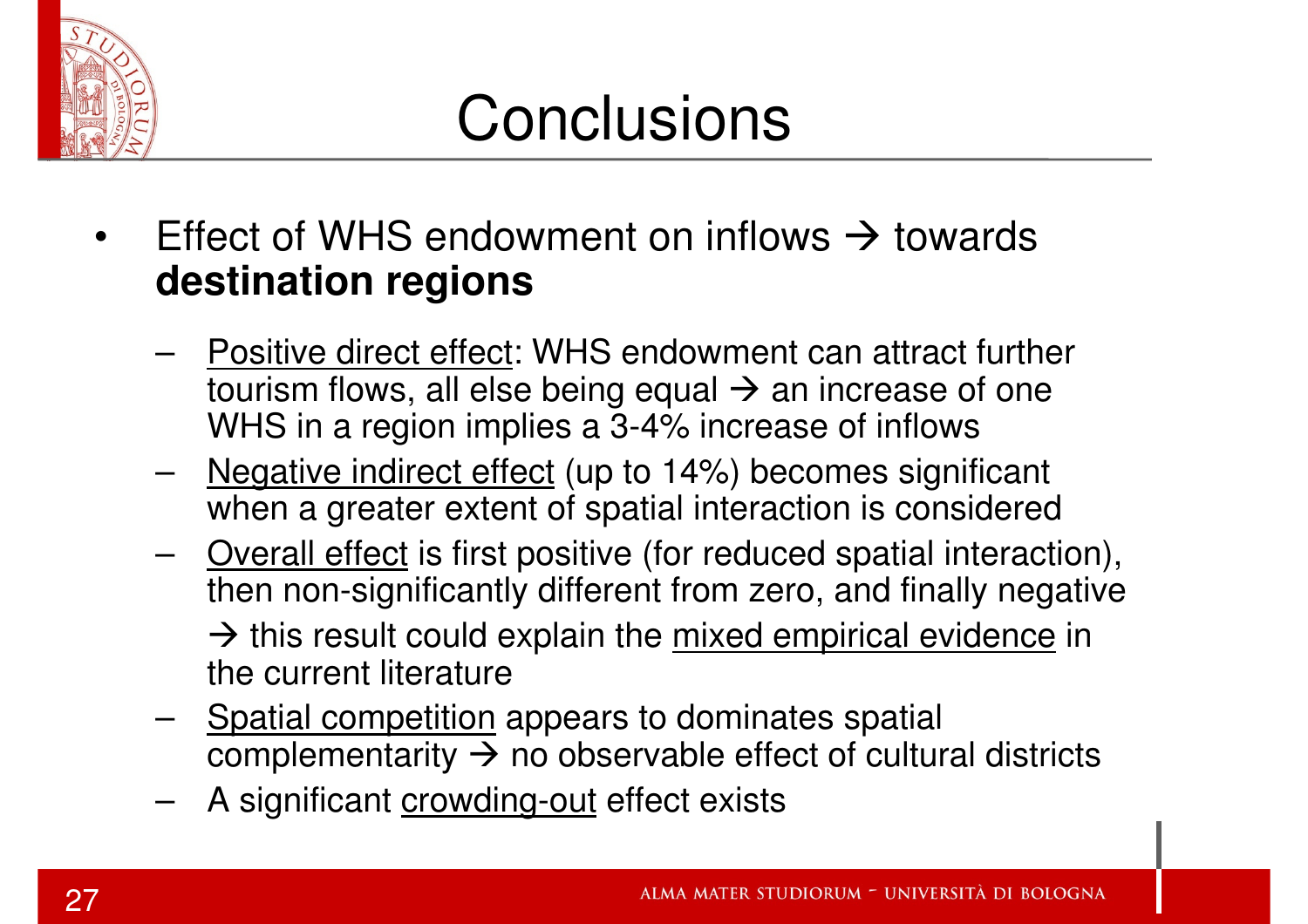

- •Effect of WHS endowment on outflows  $\rightarrow$  from **origin** regions **regions**
	- Negative direct effect (around 1.4-1.8%): WHS endowment has a negative effect on regional outflows
	- Negative indirect effect (up to 8%) reinforces direct effect and also increases with extent of spatial interaction

→ evidence suggests a decrease in "recordable" mobility of<br>the residents, possibly because of a substitution between the residents, possibly because of a substitution between hotel stays and daily excursions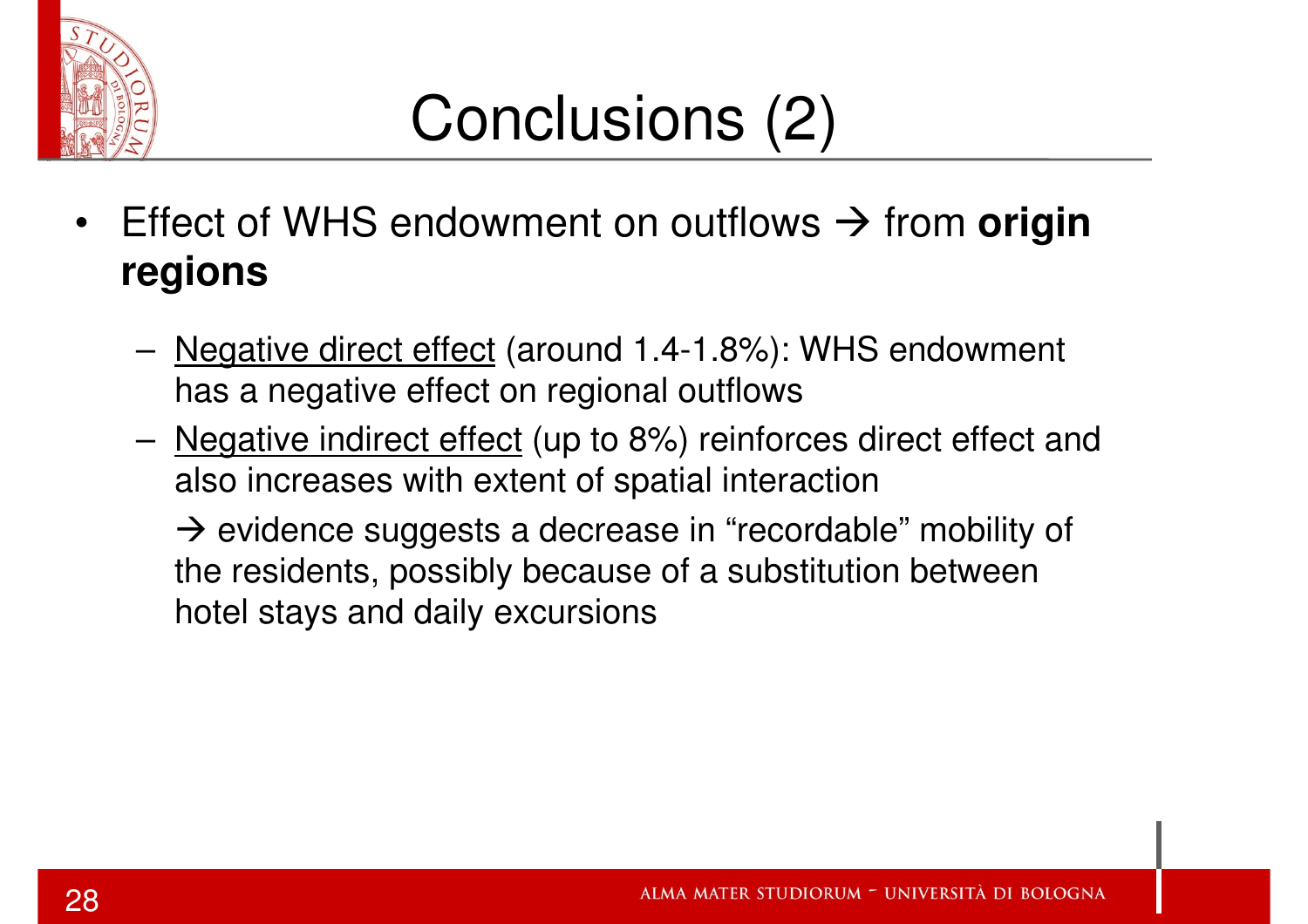

- •**Spatial sensitivity analysis** for WHS  $\rightarrow$  confirms<br>robustness of results robustness of results
	- General model (surrounding regions, with average # of neighbours = 3.1) has the same AIC of  $k$ -nearest <u>neighbours</u> model for  $k$  = 4 neighbours
	- Distance-based neighbours model has the best AIC for  $h = 4$  (5.1 neighbours)
	- – For all definitions of proximity tested, models including indirect effects (spatial lags) outperform in terms of AIC the model with only direct effects